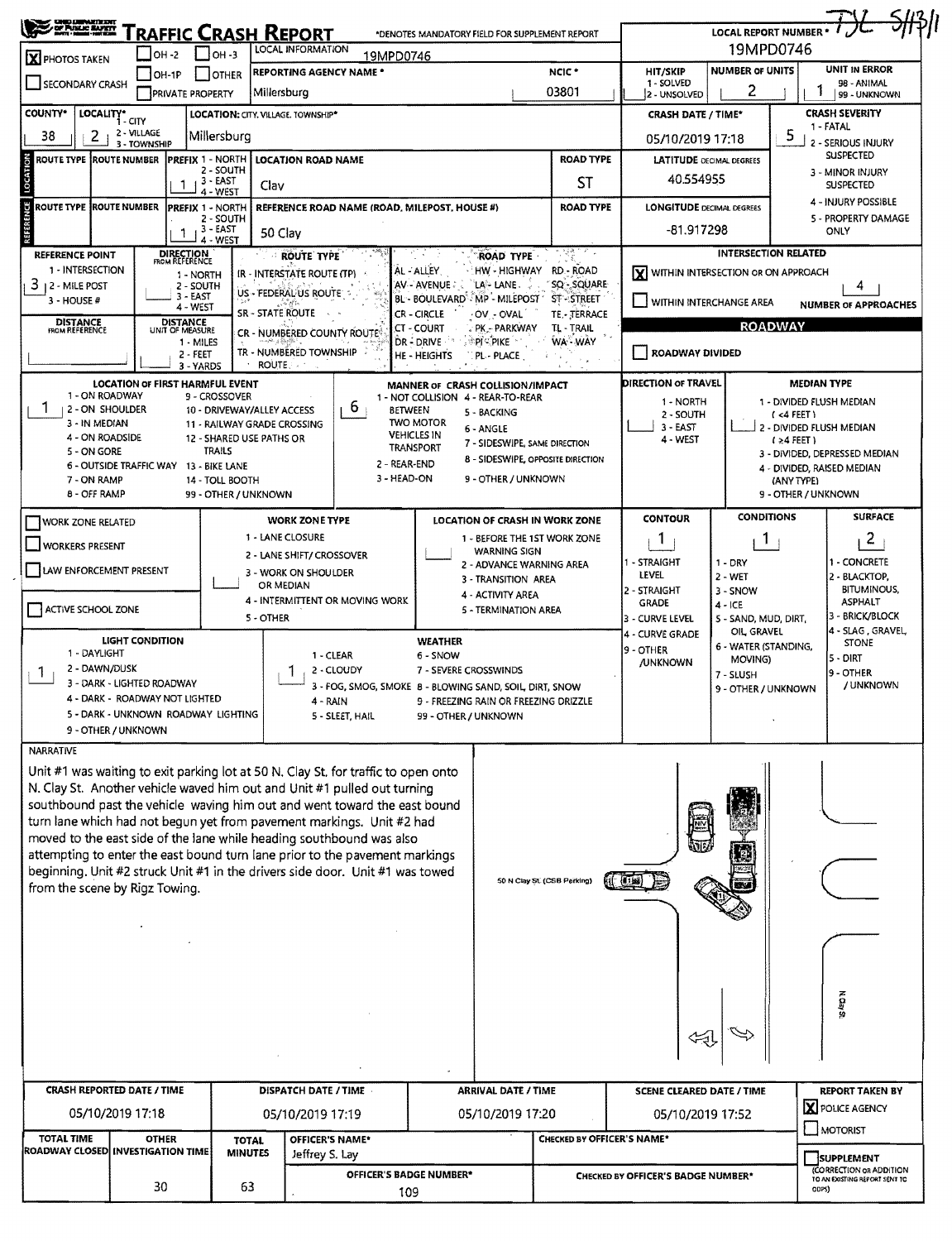| <b>OHD DEPARTMENT</b><br>OF PUBLIC BAPRY<br>19MPD0746<br>DAMAGE<br>OWNER PHONE:INCLUDE AREA CODE (E) SAME AS DRIVER)<br>OWNER NAME: LAST, FIRST, MIDDLE (C) SAME AS DRIVER)<br>UNIT#<br>DAMAGE SCALE<br>330-806-9098<br>-1<br>LLOYD, BRENDAN, J<br>3 - FUNCTIONAL DAMAGE<br>1 - NONE<br>OWNER ADDRESS: STREET, CITY, STATE, ZIP ( C) SAME AS DRIVER)<br>4<br>2 - MINOR DAMAGE<br>4 - DISABLING DAMAGE<br>5747 ECHODELL AVE NW, NORTH CANTON, OH, 44720<br>9 - UNKNOWN<br><b>COMMERCIAL CARRIER: NAME, ADDRESS, CITY, STATE, ZIP</b><br>COMMERCIAL CARRIER PHONE: INCLUDE AREA CODE<br><b>DAMAGED AREA(S)</b><br>INDICATE ALL THAT APPLY<br>LP STATE LICENSE PLATE #<br><b>VEHICLE IDENTIFICATION #</b><br><b>VEHICLE YEAR</b><br><b>VEHICLE MAKE</b><br>FORD<br>EWA6240<br>ОН<br>1FADP3F23DL261284<br>2013<br><b>INSURANCE COMPANY</b><br><b>INSURANCE POLICY #</b><br><b>VEHICLE MODEL</b><br>COLOR<br><b>INSURANCE</b><br><b>X</b> VERIFIED<br><b>PROGRESSIVE</b><br>51787947<br>SIL<br><b>FOCUS</b><br>10<br>TOWED BY: COMPANY NAME<br>TYPE OF USE<br>10<br>US DOT #<br>IN EMERGENCY<br>RIGZ<br>COMMERCIAL<br>GOVERNMENT<br>RESPONSE<br><b>HAZARDOUS MATERIAL</b><br>$\mathbf{B}$<br>VEHICLE WEIGHT GVWR/GCWR<br># OCCUPANTS<br><b>INTERLOCK</b><br><b>JMATERIAL</b><br><b>CLASS#</b><br>PLACARD ID#<br>$1 - 510K$ LBS.<br>8<br>DEVICE<br><b>HIT/SKIP UNIT</b><br>RELEASED<br>2 - 10.001 - 26K LBS.<br>EQUIPPED<br>PLACARD<br>$3 - 26K$ LBS.<br>12 - GOLF CART<br>18 - LIMO (UVERY VEHICLE)<br>23 - PEDESTRIAN/SKATER<br>1 - PASSENGER CAR<br>6 - VAN (9-15 SEATS)<br>2 - PASSENGER VAN<br>7 - MOTORCYCLE 2-WHEELED<br>13 - SNOWMOBILE<br>24 - WHEELCHAIR (ANY TYPE)<br>19 - 8US (16+ PASSENGERS)<br>(MINIVAN)<br>B - MOTORCYCLE 3-WHEELED<br>14 - SINGLE UNIT<br>2S - OTHER NON-MOTORIST<br>20 - OTHER VEHICLE<br>10<br>UNIT TYPE 3 - SPORT UTILITY<br><b>TRUCK</b><br>9 - AUTOCYCLE<br>26 - BICYCLE<br>21 - HEAVY EQUIPMENT<br>$\pmb{9}$<br><b>VEHICLE</b><br>15 - SEMI-TRACTOR<br>10 - MOPED OR MOTORIZED<br>27 - TRAIN<br>22 - ANIMAL WITH RIDER OR<br>8<br><b>BICYCLE</b><br>16 - FARM EQUIPMENT<br>4 - PICK UP<br>ANIMAL DRAWN VEHICLE<br>99 - UNKNOWN OR HIT/SKIP<br>y.<br>5 - CARGO VAN<br>11 - ALL TERRAIN VEHICLE<br>17 - MOTORHOME<br>(ATV/UTV)<br>0<br># OF TRAILING UNITS<br>12<br>12<br>WAS VEHICLE OPERATING IN AUTONOMOUS<br>12<br>0 - NO AUTOMATION<br>3 - CONDITIONAL AUTOMATION 9 - UNKNOWN<br>MODE WHEN CRASH OCCURRED?<br>0<br>1 - DRIVER ASSISTANCE<br>4 - HIGH AUTOMATION<br>1 - YES 2 - NO 9 - OTHER / UNKNOWN AUTONOMOUS 2 - PARTIAL AUTOMATION 5 - FULL AUTOMATION<br>MODE LEVEL<br>$1 - NONE$<br>6 - BUS - CHARTER/TOUR<br>$11 -$ FIRE<br>21 - MAIL CARRIER<br>16 - FARM<br>2 - TAXI<br>7 - BUS - INTERCITY<br>17 - MOWING<br>99 - OTHER / UNKNOWN<br>12 - MILITARY<br>3 - ELECTRONIC RIDE<br><b>B-BUS-SHUTTLE</b><br>13 - POLICE<br>18 - SNOW REMOVAL<br>SHARING<br><b>SPECIAL</b><br>9 - BUS - OTHER<br>14 - PUBLIC UTILITY<br>19 - TOWING<br><b>FUNCTION 4 - SCHOOL TRANSPORT</b><br>10 - AMBULANCE<br>15 - CONSTRUCTION EQUIP,<br>20 - SAFETY SERVICE<br>5 - BUS - TRANSIT/COMMUTER<br>PATROL<br>12<br>12<br>1 - NO CARGO BODY TYPE<br>4 - LOGGING<br>7 - GRAIN/CHIPS/GRAVEL<br>99 - OTHER / LINKNOWN<br>11 - DUMP<br>1<br>/ NOT APPLICABLE<br>S - INTERMODAL<br><b>B</b> POLE<br>12 - CONCRETE MIXER<br>2 - BUS<br>CARGO<br><b>CONTAINER CHASSIS</b><br>⊯∰<br>9 - CARGO TANK<br>13 - AUTO TRANSPORTER<br>-3<br>9<br>9<br>з<br>3 - VEHICLE TOWING<br>6 - CARGOVAN<br><b>BODY</b><br>10 - FLAT BED<br>14 - GARBAGE/REFLISE<br>ANOTHER MOTOR VEHICLE<br><b>/ENCLOSED BOX</b><br><b>TYPE</b><br>1 - TURN SIGNALS<br>4 - BRAKES<br>7 - WORN OR SLICK TIRES<br>9 - MOTOR TROUBLE<br>99 - OTHER / UNKNOWN<br>2 - HEAD LAMPS<br>S - STEERING<br>10 - DISABLED FROM PRIOR<br><b>8 - TRAILER EQUIPMENT</b><br><b>VEHICLE</b><br><b>DEFECTIVE</b><br><b>ACCIDENT</b><br>3 - TAIL LAMPS<br><b>6 - TIRE BLOWOUT</b><br><b>DEFECTS</b><br>$\Box$ - NO DAMAGE [ 0 ]<br>UNDERCARRIAGE [ 14 ]<br>1 - INTERSECTION -<br>4 - MIDBLOCK -<br>7 - SHOULDER/ROADSIDE<br>10 - DRIVEWAY ACCESS<br>99 - OTHER / UNKNOWN<br>$\Box$ - ALL AREAS [ 15 ]<br>$\Box$ -TOP [ 13 ]<br>MARKED CROSSWALK<br>MARKED CROSSWALK<br>11 - SHARED USE PATHS<br>8 - SIDEWALK<br>2 - INTERSECTION -<br>S - TRAVEL LANE -<br>OR TRAILS<br>NON-<br>9 - MEDIAN/CROSSING<br>$\Box$ - UNIT NOT AT SCENE [ 16 ]<br>MOTORIST<br>UNMARKED CROSSWALK<br>OTHER LOCATION<br>12 - FIRST RESPONDER<br>ISLAND<br>LOCATION<br>3 - INTERSECTION - OTHER<br><b>6 - BICYCLE LANE</b><br>AT INCIDENT SCENE<br>1 - STRAIGHT AHEAD<br>9 - LEAVING TRAFFIC<br>15 - WALKING, RUNNING,<br>21 - STANDING OUTSIDE<br>1 - NON-CONTACT<br>INITIAL POINT OF CONTACT<br>LANE<br>JOGGING, PLAYING<br>DISABLED VEHICLE<br>2 - BACKING<br>0 - NO DAMAGE<br>2 - NON-COLLISION<br>14 - UNDERCARRIAGE<br>3 - CHANGING LANES<br>10 - PARKED<br>16 - WORKING<br>99 - OTHER / UNKNOWN<br>5<br>4<br>9<br>1-12 - REFER TO UNIT 15 - VEHICLE NOT AT SCENE<br>4 - OVERTAKING/PASSING<br>11 - SLOWING OR STOPPED<br>17 - PUSHING VEHICLE<br>3 - STRIKING<br>IN TRAFFIC<br>PRE-CRASH 5 - MAKING RIGHT TURN<br>18 - APPROACHING OR<br>DIAGRAM<br><b>ACTION</b><br>4 - STRUCK<br>99 - UNKNOWN<br>LEAVING VEHICLE<br><b>ACTIONS 6 - MAKING LEFT TURN</b><br>12 - DRIVERLESS<br>13 - TOP<br>S - BOTH STRIKING<br>7 - MAKING U-TURN<br>13 - NEGOTIATING A CURVE<br>19 - STANDING<br><b>&amp; STRUCK</b><br><b>B - ENTERING TRAFFIC</b><br>14 - ENTERING OR CROSSING 20 - OTHER NON-MOTORIST<br>LANE<br>TRAFFIC<br>9 - OTHER / UNKNOWN<br>SPECIFIED LOCATION<br>B - FOLLOWING TOO CLOSE 13 - IMPROPER START FROM<br>18 - OPERATING DEFECTIVE<br>23 - OPENING DOOR INTO<br>1 - NONE<br><b>TRAFFIC CONTROL</b><br><b>TRAFFICWAY FLOW</b><br>EQUIPMENT<br>ROADWAY<br>/ACDA<br>A PARKED POSITION<br>2 - FAILURE TO YIELD<br>1 - ONE-WAY<br>1 - ROUNDABOUT 4 - STOP SIGN<br>3 - RAN RED LIGHT<br>9 - IMPROPER LANE<br>14 - STOPPED OR PARKED<br>19 - LOAD SHIFTING<br>99 - OTHER IMPROPER<br>2 - TWO-WAY<br>2 - SIGNAL<br>5 - YIELD SIGN<br>CHANGE<br><b>ILLEGALLY</b><br>/FALLING/SPILLING<br><b>ACTION</b><br>4 - RAN STOP SIGN<br>2<br>6<br>2<br>3 - FLASHER<br>6 - NO CONTROL<br>S - UNSAFE SPEED<br>10 - IMPROPER PASSING<br>15 - SWERVING TO AVOID<br>20 - IMPROPER CROSSING<br>CONTRIBUTING 6 - IMPROPER TURN<br>11 - DROVE OFF ROAD<br>16 - WRONG WAY<br>21 - LYING IN ROADWAY<br><b>CIRCUMSTANCES 7 - LEFT OF CENTER</b><br># OF THROUGH LANES<br><b>RAIL GRADE CROSSING</b><br>12 - IMPROPER BACKING<br>22 - NOT DISCERNIBLE<br>17 - VISION OBSTRUCTION<br>ON ROAD<br>1 - NOT INVLOVED<br>SEQUENCE OF EVENTS<br>2 - INVOLVED-ACTIVE CROSSING<br>2<br>1<br>NON-COLLISION<br>3 - INVOLVED-PASSIVE CROSSING<br>1 - OVERTURN/ROLLOVER<br>20<br>7 - SEPARATION OF UNITS<br>12 - DOWNHILL RUNAWAY<br>19 - ANIMAL -OTHER<br>23 - STRUCK BY FALLING,<br>1.<br>SHIFTING CARGO OR<br>2 - FIRE/EXPLOSION<br>8 - RAN OFF ROAD RIGHT<br>13 - OTHER NON-COLLISION 20 - MOTOR VEHICLE IN<br>UNIT / NON-MOTORIST DIRECTION<br>ANYTHING SET IN<br>TRANSPORT<br>3 - IMMERSION<br>9 - RAN OFF ROAD LEFT<br>14 - PEDESTRIAN<br>MOTION BY A MOTOR<br>4 - JACKKNIFE<br>10 - CROSS MEDIAN<br>15 - PEDALCYCLE<br>21 - PARKED MOTOR<br>S - NORTHEAST<br>1 - NORTH<br>VEHICLE<br>$\mathbf{2}$<br>VEHICLE<br>5 - CARGO / EQUIPMENT<br>11 - CROSS CENTERLINE -<br>16 - RAILWAY VEHICLE<br>2 - SOUTH<br>6 - NORTHWEST<br>24 - OTHER MOVABLE<br>LOSS OR SHIFT<br>OPPOSITE DIRECTION<br>17 - ANIMAL - FARM<br>22 - WORK ZONE<br>OBJECT<br>3 - EAST<br>7 - SOUTHEAST<br>OF TRAVEL<br>MAINTENANCE<br>$\epsilon$<br>6 - EQUIPMENT FAILURE<br>18 - ANIMAL - DEER<br>4 - WEST<br><b>FROM</b><br>то і<br><b>8 - SOUTHWEST</b><br>з<br><b>EQUIPMENT</b><br>provinge gives an information and consequence of movies<br>9 - OTHER / UNKNOWN<br>menge <sub>s</sub> e<br>COLLISION WITH FIXED OBJECT - STRUCK<br>38 - OVERHEAD SIGN POST<br>45 - EMBANKMENT<br>25 - IMPACT ATTENUATOR 31 - GUARDRAIL END<br>52 - BUILDING<br>4<br>/ CRASH CUSHION<br>32 - PORTABLE BARRIER<br>39 - LIGHT / LUMINARIES<br>46 - FENCE<br>S3 - TUNNEL<br>DETECTED SPEED<br><b>UNIT SPEED</b><br>26 - BRIDGE OVERHEAD<br>47 - MAILBOX<br>33 - MEDIAN CABLE BARRIER<br><b>SUPPORT</b><br>54 - OTHER FIXED<br><b>STRUCTURE</b><br>48 - TREE<br>34 - MEDIAN GUARDRAIL<br>40 - UTILITY POLE<br><b>OBJECT</b><br>5<br>5<br>49 - FIRE HYDRANT<br>99 - OTHER / UNKNOWN<br>1 - STATED / ESTIMATED SPEED<br><b>BARRIER</b><br>41 - OTHER POST, POLE<br>27 - BRIDGE PIER OR<br>50 - WORK ZONE<br>OR SUPPORT<br>ABUTMENT<br>35 - MEDIAN CONCRETE<br><b>MAINTENANCE</b><br><b>BARRIER</b><br>42 - CULVERT<br>2B - BRIDGE PARAPET<br>  2 - CALCULATED / EDR<br>EQUIPMENT<br>б<br>POSTED SPEED<br>36 - MEDIAN OTHER BARRIER<br>29 - BRIDGE RAIL<br>43 - CURB<br>30 - GUARDRAIL FACE<br>37 - TRAFFIC SIGN POST<br>44 - DITCH<br>51 - WALL<br>3 - UNDETERMINED<br>25<br><b>FIRST HARMFUL EVENT</b><br>1<br><b>MOST HARMFUL EVENT</b> |  |            |  | <b>LOCAL REPORT NUMBER</b> |  |  |  |  |  |  |  |  |  |  |
|-------------------------------------------------------------------------------------------------------------------------------------------------------------------------------------------------------------------------------------------------------------------------------------------------------------------------------------------------------------------------------------------------------------------------------------------------------------------------------------------------------------------------------------------------------------------------------------------------------------------------------------------------------------------------------------------------------------------------------------------------------------------------------------------------------------------------------------------------------------------------------------------------------------------------------------------------------------------------------------------------------------------------------------------------------------------------------------------------------------------------------------------------------------------------------------------------------------------------------------------------------------------------------------------------------------------------------------------------------------------------------------------------------------------------------------------------------------------------------------------------------------------------------------------------------------------------------------------------------------------------------------------------------------------------------------------------------------------------------------------------------------------------------------------------------------------------------------------------------------------------------------------------------------------------------------------------------------------------------------------------------------------------------------------------------------------------------------------------------------------------------------------------------------------------------------------------------------------------------------------------------------------------------------------------------------------------------------------------------------------------------------------------------------------------------------------------------------------------------------------------------------------------------------------------------------------------------------------------------------------------------------------------------------------------------------------------------------------------------------------------------------------------------------------------------------------------------------------------------------------------------------------------------------------------------------------------------------------------------------------------------------------------------------------------------------------------------------------------------------------------------------------------------------------------------------------------------------------------------------------------------------------------------------------------------------------------------------------------------------------------------------------------------------------------------------------------------------------------------------------------------------------------------------------------------------------------------------------------------------------------------------------------------------------------------------------------------------------------------------------------------------------------------------------------------------------------------------------------------------------------------------------------------------------------------------------------------------------------------------------------------------------------------------------------------------------------------------------------------------------------------------------------------------------------------------------------------------------------------------------------------------------------------------------------------------------------------------------------------------------------------------------------------------------------------------------------------------------------------------------------------------------------------------------------------------------------------------------------------------------------------------------------------------------------------------------------------------------------------------------------------------------------------------------------------------------------------------------------------------------------------------------------------------------------------------------------------------------------------------------------------------------------------------------------------------------------------------------------------------------------------------------------------------------------------------------------------------------------------------------------------------------------------------------------------------------------------------------------------------------------------------------------------------------------------------------------------------------------------------------------------------------------------------------------------------------------------------------------------------------------------------------------------------------------------------------------------------------------------------------------------------------------------------------------------------------------------------------------------------------------------------------------------------------------------------------------------------------------------------------------------------------------------------------------------------------------------------------------------------------------------------------------------------------------------------------------------------------------------------------------------------------------------------------------------------------------------------------------------------------------------------------------------------------------------------------------------------------------------------------------------------------------------------------------------------------------------------------------------------------------------------------------------------------------------------------------------------------------------------------------------------------------------------------------------------------------------------------------------------------------------------------------------------------------------------------------------------------------------------------------------------------------------------------------------------------------------------------------------------------------------------------------------------------------------------------------------------------------------------------------------------------------------------------------------------------------------------------------------------------------------------------------------------------------------------------------------------------------------------------------------------------------------------------------------------------------------------------------------------------------------------------------------------------------------------------------------------------------------------------------------------------------------------------------------------------------------------------------------------------------------------------------------------------------------------------------------------------------------------------------------------------------------------------------------------------------------------------------------------------------------------------------------------------------------------------------------------------------------------------------------------------------------------------------------------------------------------------------------------------------------------------------------------------------------------------------------------------------------------------------------------------------------------------------------------------------------------------------------------------------------------------------------------------------------------------------------------------------------------------------------------------------------------------------------------------------------------------------------------------------------------------------------------------------------------------------------------------------------------------------|--|------------|--|----------------------------|--|--|--|--|--|--|--|--|--|--|
|                                                                                                                                                                                                                                                                                                                                                                                                                                                                                                                                                                                                                                                                                                                                                                                                                                                                                                                                                                                                                                                                                                                                                                                                                                                                                                                                                                                                                                                                                                                                                                                                                                                                                                                                                                                                                                                                                                                                                                                                                                                                                                                                                                                                                                                                                                                                                                                                                                                                                                                                                                                                                                                                                                                                                                                                                                                                                                                                                                                                                                                                                                                                                                                                                                                                                                                                                                                                                                                                                                                                                                                                                                                                                                                                                                                                                                                                                                                                                                                                                                                                                                                                                                                                                                                                                                                                                                                                                                                                                                                                                                                                                                                                                                                                                                                                                                                                                                                                                                                                                                                                                                                                                                                                                                                                                                                                                                                                                                                                                                                                                                                                                                                                                                                                                                                                                                                                                                                                                                                                                                                                                                                                                                                                                                                                                                                                                                                                                                                                                                                                                                                                                                                                                                                                                                                                                                                                                                                                                                                                                                                                                                                                                                                                                                                                                                                                                                                                                                                                                                                                                                                                                                                                                                                                                                                                                                                                                                                                                                                                                                                                                                                                                                                                                                                                                                                                                                                                                                                                                                                                                                                                                                                                                                                                                                                                                                                                                                                                                                                                 |  | <b>NIT</b> |  |                            |  |  |  |  |  |  |  |  |  |  |
|                                                                                                                                                                                                                                                                                                                                                                                                                                                                                                                                                                                                                                                                                                                                                                                                                                                                                                                                                                                                                                                                                                                                                                                                                                                                                                                                                                                                                                                                                                                                                                                                                                                                                                                                                                                                                                                                                                                                                                                                                                                                                                                                                                                                                                                                                                                                                                                                                                                                                                                                                                                                                                                                                                                                                                                                                                                                                                                                                                                                                                                                                                                                                                                                                                                                                                                                                                                                                                                                                                                                                                                                                                                                                                                                                                                                                                                                                                                                                                                                                                                                                                                                                                                                                                                                                                                                                                                                                                                                                                                                                                                                                                                                                                                                                                                                                                                                                                                                                                                                                                                                                                                                                                                                                                                                                                                                                                                                                                                                                                                                                                                                                                                                                                                                                                                                                                                                                                                                                                                                                                                                                                                                                                                                                                                                                                                                                                                                                                                                                                                                                                                                                                                                                                                                                                                                                                                                                                                                                                                                                                                                                                                                                                                                                                                                                                                                                                                                                                                                                                                                                                                                                                                                                                                                                                                                                                                                                                                                                                                                                                                                                                                                                                                                                                                                                                                                                                                                                                                                                                                                                                                                                                                                                                                                                                                                                                                                                                                                                                                                 |  |            |  |                            |  |  |  |  |  |  |  |  |  |  |
|                                                                                                                                                                                                                                                                                                                                                                                                                                                                                                                                                                                                                                                                                                                                                                                                                                                                                                                                                                                                                                                                                                                                                                                                                                                                                                                                                                                                                                                                                                                                                                                                                                                                                                                                                                                                                                                                                                                                                                                                                                                                                                                                                                                                                                                                                                                                                                                                                                                                                                                                                                                                                                                                                                                                                                                                                                                                                                                                                                                                                                                                                                                                                                                                                                                                                                                                                                                                                                                                                                                                                                                                                                                                                                                                                                                                                                                                                                                                                                                                                                                                                                                                                                                                                                                                                                                                                                                                                                                                                                                                                                                                                                                                                                                                                                                                                                                                                                                                                                                                                                                                                                                                                                                                                                                                                                                                                                                                                                                                                                                                                                                                                                                                                                                                                                                                                                                                                                                                                                                                                                                                                                                                                                                                                                                                                                                                                                                                                                                                                                                                                                                                                                                                                                                                                                                                                                                                                                                                                                                                                                                                                                                                                                                                                                                                                                                                                                                                                                                                                                                                                                                                                                                                                                                                                                                                                                                                                                                                                                                                                                                                                                                                                                                                                                                                                                                                                                                                                                                                                                                                                                                                                                                                                                                                                                                                                                                                                                                                                                                                 |  |            |  |                            |  |  |  |  |  |  |  |  |  |  |
|                                                                                                                                                                                                                                                                                                                                                                                                                                                                                                                                                                                                                                                                                                                                                                                                                                                                                                                                                                                                                                                                                                                                                                                                                                                                                                                                                                                                                                                                                                                                                                                                                                                                                                                                                                                                                                                                                                                                                                                                                                                                                                                                                                                                                                                                                                                                                                                                                                                                                                                                                                                                                                                                                                                                                                                                                                                                                                                                                                                                                                                                                                                                                                                                                                                                                                                                                                                                                                                                                                                                                                                                                                                                                                                                                                                                                                                                                                                                                                                                                                                                                                                                                                                                                                                                                                                                                                                                                                                                                                                                                                                                                                                                                                                                                                                                                                                                                                                                                                                                                                                                                                                                                                                                                                                                                                                                                                                                                                                                                                                                                                                                                                                                                                                                                                                                                                                                                                                                                                                                                                                                                                                                                                                                                                                                                                                                                                                                                                                                                                                                                                                                                                                                                                                                                                                                                                                                                                                                                                                                                                                                                                                                                                                                                                                                                                                                                                                                                                                                                                                                                                                                                                                                                                                                                                                                                                                                                                                                                                                                                                                                                                                                                                                                                                                                                                                                                                                                                                                                                                                                                                                                                                                                                                                                                                                                                                                                                                                                                                                                 |  |            |  |                            |  |  |  |  |  |  |  |  |  |  |
|                                                                                                                                                                                                                                                                                                                                                                                                                                                                                                                                                                                                                                                                                                                                                                                                                                                                                                                                                                                                                                                                                                                                                                                                                                                                                                                                                                                                                                                                                                                                                                                                                                                                                                                                                                                                                                                                                                                                                                                                                                                                                                                                                                                                                                                                                                                                                                                                                                                                                                                                                                                                                                                                                                                                                                                                                                                                                                                                                                                                                                                                                                                                                                                                                                                                                                                                                                                                                                                                                                                                                                                                                                                                                                                                                                                                                                                                                                                                                                                                                                                                                                                                                                                                                                                                                                                                                                                                                                                                                                                                                                                                                                                                                                                                                                                                                                                                                                                                                                                                                                                                                                                                                                                                                                                                                                                                                                                                                                                                                                                                                                                                                                                                                                                                                                                                                                                                                                                                                                                                                                                                                                                                                                                                                                                                                                                                                                                                                                                                                                                                                                                                                                                                                                                                                                                                                                                                                                                                                                                                                                                                                                                                                                                                                                                                                                                                                                                                                                                                                                                                                                                                                                                                                                                                                                                                                                                                                                                                                                                                                                                                                                                                                                                                                                                                                                                                                                                                                                                                                                                                                                                                                                                                                                                                                                                                                                                                                                                                                                                                 |  |            |  |                            |  |  |  |  |  |  |  |  |  |  |
|                                                                                                                                                                                                                                                                                                                                                                                                                                                                                                                                                                                                                                                                                                                                                                                                                                                                                                                                                                                                                                                                                                                                                                                                                                                                                                                                                                                                                                                                                                                                                                                                                                                                                                                                                                                                                                                                                                                                                                                                                                                                                                                                                                                                                                                                                                                                                                                                                                                                                                                                                                                                                                                                                                                                                                                                                                                                                                                                                                                                                                                                                                                                                                                                                                                                                                                                                                                                                                                                                                                                                                                                                                                                                                                                                                                                                                                                                                                                                                                                                                                                                                                                                                                                                                                                                                                                                                                                                                                                                                                                                                                                                                                                                                                                                                                                                                                                                                                                                                                                                                                                                                                                                                                                                                                                                                                                                                                                                                                                                                                                                                                                                                                                                                                                                                                                                                                                                                                                                                                                                                                                                                                                                                                                                                                                                                                                                                                                                                                                                                                                                                                                                                                                                                                                                                                                                                                                                                                                                                                                                                                                                                                                                                                                                                                                                                                                                                                                                                                                                                                                                                                                                                                                                                                                                                                                                                                                                                                                                                                                                                                                                                                                                                                                                                                                                                                                                                                                                                                                                                                                                                                                                                                                                                                                                                                                                                                                                                                                                                                                 |  |            |  |                            |  |  |  |  |  |  |  |  |  |  |
|                                                                                                                                                                                                                                                                                                                                                                                                                                                                                                                                                                                                                                                                                                                                                                                                                                                                                                                                                                                                                                                                                                                                                                                                                                                                                                                                                                                                                                                                                                                                                                                                                                                                                                                                                                                                                                                                                                                                                                                                                                                                                                                                                                                                                                                                                                                                                                                                                                                                                                                                                                                                                                                                                                                                                                                                                                                                                                                                                                                                                                                                                                                                                                                                                                                                                                                                                                                                                                                                                                                                                                                                                                                                                                                                                                                                                                                                                                                                                                                                                                                                                                                                                                                                                                                                                                                                                                                                                                                                                                                                                                                                                                                                                                                                                                                                                                                                                                                                                                                                                                                                                                                                                                                                                                                                                                                                                                                                                                                                                                                                                                                                                                                                                                                                                                                                                                                                                                                                                                                                                                                                                                                                                                                                                                                                                                                                                                                                                                                                                                                                                                                                                                                                                                                                                                                                                                                                                                                                                                                                                                                                                                                                                                                                                                                                                                                                                                                                                                                                                                                                                                                                                                                                                                                                                                                                                                                                                                                                                                                                                                                                                                                                                                                                                                                                                                                                                                                                                                                                                                                                                                                                                                                                                                                                                                                                                                                                                                                                                                                                 |  |            |  |                            |  |  |  |  |  |  |  |  |  |  |
|                                                                                                                                                                                                                                                                                                                                                                                                                                                                                                                                                                                                                                                                                                                                                                                                                                                                                                                                                                                                                                                                                                                                                                                                                                                                                                                                                                                                                                                                                                                                                                                                                                                                                                                                                                                                                                                                                                                                                                                                                                                                                                                                                                                                                                                                                                                                                                                                                                                                                                                                                                                                                                                                                                                                                                                                                                                                                                                                                                                                                                                                                                                                                                                                                                                                                                                                                                                                                                                                                                                                                                                                                                                                                                                                                                                                                                                                                                                                                                                                                                                                                                                                                                                                                                                                                                                                                                                                                                                                                                                                                                                                                                                                                                                                                                                                                                                                                                                                                                                                                                                                                                                                                                                                                                                                                                                                                                                                                                                                                                                                                                                                                                                                                                                                                                                                                                                                                                                                                                                                                                                                                                                                                                                                                                                                                                                                                                                                                                                                                                                                                                                                                                                                                                                                                                                                                                                                                                                                                                                                                                                                                                                                                                                                                                                                                                                                                                                                                                                                                                                                                                                                                                                                                                                                                                                                                                                                                                                                                                                                                                                                                                                                                                                                                                                                                                                                                                                                                                                                                                                                                                                                                                                                                                                                                                                                                                                                                                                                                                                                 |  |            |  |                            |  |  |  |  |  |  |  |  |  |  |
|                                                                                                                                                                                                                                                                                                                                                                                                                                                                                                                                                                                                                                                                                                                                                                                                                                                                                                                                                                                                                                                                                                                                                                                                                                                                                                                                                                                                                                                                                                                                                                                                                                                                                                                                                                                                                                                                                                                                                                                                                                                                                                                                                                                                                                                                                                                                                                                                                                                                                                                                                                                                                                                                                                                                                                                                                                                                                                                                                                                                                                                                                                                                                                                                                                                                                                                                                                                                                                                                                                                                                                                                                                                                                                                                                                                                                                                                                                                                                                                                                                                                                                                                                                                                                                                                                                                                                                                                                                                                                                                                                                                                                                                                                                                                                                                                                                                                                                                                                                                                                                                                                                                                                                                                                                                                                                                                                                                                                                                                                                                                                                                                                                                                                                                                                                                                                                                                                                                                                                                                                                                                                                                                                                                                                                                                                                                                                                                                                                                                                                                                                                                                                                                                                                                                                                                                                                                                                                                                                                                                                                                                                                                                                                                                                                                                                                                                                                                                                                                                                                                                                                                                                                                                                                                                                                                                                                                                                                                                                                                                                                                                                                                                                                                                                                                                                                                                                                                                                                                                                                                                                                                                                                                                                                                                                                                                                                                                                                                                                                                                 |  |            |  |                            |  |  |  |  |  |  |  |  |  |  |
|                                                                                                                                                                                                                                                                                                                                                                                                                                                                                                                                                                                                                                                                                                                                                                                                                                                                                                                                                                                                                                                                                                                                                                                                                                                                                                                                                                                                                                                                                                                                                                                                                                                                                                                                                                                                                                                                                                                                                                                                                                                                                                                                                                                                                                                                                                                                                                                                                                                                                                                                                                                                                                                                                                                                                                                                                                                                                                                                                                                                                                                                                                                                                                                                                                                                                                                                                                                                                                                                                                                                                                                                                                                                                                                                                                                                                                                                                                                                                                                                                                                                                                                                                                                                                                                                                                                                                                                                                                                                                                                                                                                                                                                                                                                                                                                                                                                                                                                                                                                                                                                                                                                                                                                                                                                                                                                                                                                                                                                                                                                                                                                                                                                                                                                                                                                                                                                                                                                                                                                                                                                                                                                                                                                                                                                                                                                                                                                                                                                                                                                                                                                                                                                                                                                                                                                                                                                                                                                                                                                                                                                                                                                                                                                                                                                                                                                                                                                                                                                                                                                                                                                                                                                                                                                                                                                                                                                                                                                                                                                                                                                                                                                                                                                                                                                                                                                                                                                                                                                                                                                                                                                                                                                                                                                                                                                                                                                                                                                                                                                                 |  |            |  |                            |  |  |  |  |  |  |  |  |  |  |
|                                                                                                                                                                                                                                                                                                                                                                                                                                                                                                                                                                                                                                                                                                                                                                                                                                                                                                                                                                                                                                                                                                                                                                                                                                                                                                                                                                                                                                                                                                                                                                                                                                                                                                                                                                                                                                                                                                                                                                                                                                                                                                                                                                                                                                                                                                                                                                                                                                                                                                                                                                                                                                                                                                                                                                                                                                                                                                                                                                                                                                                                                                                                                                                                                                                                                                                                                                                                                                                                                                                                                                                                                                                                                                                                                                                                                                                                                                                                                                                                                                                                                                                                                                                                                                                                                                                                                                                                                                                                                                                                                                                                                                                                                                                                                                                                                                                                                                                                                                                                                                                                                                                                                                                                                                                                                                                                                                                                                                                                                                                                                                                                                                                                                                                                                                                                                                                                                                                                                                                                                                                                                                                                                                                                                                                                                                                                                                                                                                                                                                                                                                                                                                                                                                                                                                                                                                                                                                                                                                                                                                                                                                                                                                                                                                                                                                                                                                                                                                                                                                                                                                                                                                                                                                                                                                                                                                                                                                                                                                                                                                                                                                                                                                                                                                                                                                                                                                                                                                                                                                                                                                                                                                                                                                                                                                                                                                                                                                                                                                                                 |  |            |  |                            |  |  |  |  |  |  |  |  |  |  |
|                                                                                                                                                                                                                                                                                                                                                                                                                                                                                                                                                                                                                                                                                                                                                                                                                                                                                                                                                                                                                                                                                                                                                                                                                                                                                                                                                                                                                                                                                                                                                                                                                                                                                                                                                                                                                                                                                                                                                                                                                                                                                                                                                                                                                                                                                                                                                                                                                                                                                                                                                                                                                                                                                                                                                                                                                                                                                                                                                                                                                                                                                                                                                                                                                                                                                                                                                                                                                                                                                                                                                                                                                                                                                                                                                                                                                                                                                                                                                                                                                                                                                                                                                                                                                                                                                                                                                                                                                                                                                                                                                                                                                                                                                                                                                                                                                                                                                                                                                                                                                                                                                                                                                                                                                                                                                                                                                                                                                                                                                                                                                                                                                                                                                                                                                                                                                                                                                                                                                                                                                                                                                                                                                                                                                                                                                                                                                                                                                                                                                                                                                                                                                                                                                                                                                                                                                                                                                                                                                                                                                                                                                                                                                                                                                                                                                                                                                                                                                                                                                                                                                                                                                                                                                                                                                                                                                                                                                                                                                                                                                                                                                                                                                                                                                                                                                                                                                                                                                                                                                                                                                                                                                                                                                                                                                                                                                                                                                                                                                                                                 |  |            |  |                            |  |  |  |  |  |  |  |  |  |  |
|                                                                                                                                                                                                                                                                                                                                                                                                                                                                                                                                                                                                                                                                                                                                                                                                                                                                                                                                                                                                                                                                                                                                                                                                                                                                                                                                                                                                                                                                                                                                                                                                                                                                                                                                                                                                                                                                                                                                                                                                                                                                                                                                                                                                                                                                                                                                                                                                                                                                                                                                                                                                                                                                                                                                                                                                                                                                                                                                                                                                                                                                                                                                                                                                                                                                                                                                                                                                                                                                                                                                                                                                                                                                                                                                                                                                                                                                                                                                                                                                                                                                                                                                                                                                                                                                                                                                                                                                                                                                                                                                                                                                                                                                                                                                                                                                                                                                                                                                                                                                                                                                                                                                                                                                                                                                                                                                                                                                                                                                                                                                                                                                                                                                                                                                                                                                                                                                                                                                                                                                                                                                                                                                                                                                                                                                                                                                                                                                                                                                                                                                                                                                                                                                                                                                                                                                                                                                                                                                                                                                                                                                                                                                                                                                                                                                                                                                                                                                                                                                                                                                                                                                                                                                                                                                                                                                                                                                                                                                                                                                                                                                                                                                                                                                                                                                                                                                                                                                                                                                                                                                                                                                                                                                                                                                                                                                                                                                                                                                                                                                 |  |            |  |                            |  |  |  |  |  |  |  |  |  |  |
|                                                                                                                                                                                                                                                                                                                                                                                                                                                                                                                                                                                                                                                                                                                                                                                                                                                                                                                                                                                                                                                                                                                                                                                                                                                                                                                                                                                                                                                                                                                                                                                                                                                                                                                                                                                                                                                                                                                                                                                                                                                                                                                                                                                                                                                                                                                                                                                                                                                                                                                                                                                                                                                                                                                                                                                                                                                                                                                                                                                                                                                                                                                                                                                                                                                                                                                                                                                                                                                                                                                                                                                                                                                                                                                                                                                                                                                                                                                                                                                                                                                                                                                                                                                                                                                                                                                                                                                                                                                                                                                                                                                                                                                                                                                                                                                                                                                                                                                                                                                                                                                                                                                                                                                                                                                                                                                                                                                                                                                                                                                                                                                                                                                                                                                                                                                                                                                                                                                                                                                                                                                                                                                                                                                                                                                                                                                                                                                                                                                                                                                                                                                                                                                                                                                                                                                                                                                                                                                                                                                                                                                                                                                                                                                                                                                                                                                                                                                                                                                                                                                                                                                                                                                                                                                                                                                                                                                                                                                                                                                                                                                                                                                                                                                                                                                                                                                                                                                                                                                                                                                                                                                                                                                                                                                                                                                                                                                                                                                                                                                                 |  |            |  |                            |  |  |  |  |  |  |  |  |  |  |
|                                                                                                                                                                                                                                                                                                                                                                                                                                                                                                                                                                                                                                                                                                                                                                                                                                                                                                                                                                                                                                                                                                                                                                                                                                                                                                                                                                                                                                                                                                                                                                                                                                                                                                                                                                                                                                                                                                                                                                                                                                                                                                                                                                                                                                                                                                                                                                                                                                                                                                                                                                                                                                                                                                                                                                                                                                                                                                                                                                                                                                                                                                                                                                                                                                                                                                                                                                                                                                                                                                                                                                                                                                                                                                                                                                                                                                                                                                                                                                                                                                                                                                                                                                                                                                                                                                                                                                                                                                                                                                                                                                                                                                                                                                                                                                                                                                                                                                                                                                                                                                                                                                                                                                                                                                                                                                                                                                                                                                                                                                                                                                                                                                                                                                                                                                                                                                                                                                                                                                                                                                                                                                                                                                                                                                                                                                                                                                                                                                                                                                                                                                                                                                                                                                                                                                                                                                                                                                                                                                                                                                                                                                                                                                                                                                                                                                                                                                                                                                                                                                                                                                                                                                                                                                                                                                                                                                                                                                                                                                                                                                                                                                                                                                                                                                                                                                                                                                                                                                                                                                                                                                                                                                                                                                                                                                                                                                                                                                                                                                                                 |  |            |  |                            |  |  |  |  |  |  |  |  |  |  |
|                                                                                                                                                                                                                                                                                                                                                                                                                                                                                                                                                                                                                                                                                                                                                                                                                                                                                                                                                                                                                                                                                                                                                                                                                                                                                                                                                                                                                                                                                                                                                                                                                                                                                                                                                                                                                                                                                                                                                                                                                                                                                                                                                                                                                                                                                                                                                                                                                                                                                                                                                                                                                                                                                                                                                                                                                                                                                                                                                                                                                                                                                                                                                                                                                                                                                                                                                                                                                                                                                                                                                                                                                                                                                                                                                                                                                                                                                                                                                                                                                                                                                                                                                                                                                                                                                                                                                                                                                                                                                                                                                                                                                                                                                                                                                                                                                                                                                                                                                                                                                                                                                                                                                                                                                                                                                                                                                                                                                                                                                                                                                                                                                                                                                                                                                                                                                                                                                                                                                                                                                                                                                                                                                                                                                                                                                                                                                                                                                                                                                                                                                                                                                                                                                                                                                                                                                                                                                                                                                                                                                                                                                                                                                                                                                                                                                                                                                                                                                                                                                                                                                                                                                                                                                                                                                                                                                                                                                                                                                                                                                                                                                                                                                                                                                                                                                                                                                                                                                                                                                                                                                                                                                                                                                                                                                                                                                                                                                                                                                                                                 |  |            |  |                            |  |  |  |  |  |  |  |  |  |  |
|                                                                                                                                                                                                                                                                                                                                                                                                                                                                                                                                                                                                                                                                                                                                                                                                                                                                                                                                                                                                                                                                                                                                                                                                                                                                                                                                                                                                                                                                                                                                                                                                                                                                                                                                                                                                                                                                                                                                                                                                                                                                                                                                                                                                                                                                                                                                                                                                                                                                                                                                                                                                                                                                                                                                                                                                                                                                                                                                                                                                                                                                                                                                                                                                                                                                                                                                                                                                                                                                                                                                                                                                                                                                                                                                                                                                                                                                                                                                                                                                                                                                                                                                                                                                                                                                                                                                                                                                                                                                                                                                                                                                                                                                                                                                                                                                                                                                                                                                                                                                                                                                                                                                                                                                                                                                                                                                                                                                                                                                                                                                                                                                                                                                                                                                                                                                                                                                                                                                                                                                                                                                                                                                                                                                                                                                                                                                                                                                                                                                                                                                                                                                                                                                                                                                                                                                                                                                                                                                                                                                                                                                                                                                                                                                                                                                                                                                                                                                                                                                                                                                                                                                                                                                                                                                                                                                                                                                                                                                                                                                                                                                                                                                                                                                                                                                                                                                                                                                                                                                                                                                                                                                                                                                                                                                                                                                                                                                                                                                                                                                 |  |            |  |                            |  |  |  |  |  |  |  |  |  |  |
|                                                                                                                                                                                                                                                                                                                                                                                                                                                                                                                                                                                                                                                                                                                                                                                                                                                                                                                                                                                                                                                                                                                                                                                                                                                                                                                                                                                                                                                                                                                                                                                                                                                                                                                                                                                                                                                                                                                                                                                                                                                                                                                                                                                                                                                                                                                                                                                                                                                                                                                                                                                                                                                                                                                                                                                                                                                                                                                                                                                                                                                                                                                                                                                                                                                                                                                                                                                                                                                                                                                                                                                                                                                                                                                                                                                                                                                                                                                                                                                                                                                                                                                                                                                                                                                                                                                                                                                                                                                                                                                                                                                                                                                                                                                                                                                                                                                                                                                                                                                                                                                                                                                                                                                                                                                                                                                                                                                                                                                                                                                                                                                                                                                                                                                                                                                                                                                                                                                                                                                                                                                                                                                                                                                                                                                                                                                                                                                                                                                                                                                                                                                                                                                                                                                                                                                                                                                                                                                                                                                                                                                                                                                                                                                                                                                                                                                                                                                                                                                                                                                                                                                                                                                                                                                                                                                                                                                                                                                                                                                                                                                                                                                                                                                                                                                                                                                                                                                                                                                                                                                                                                                                                                                                                                                                                                                                                                                                                                                                                                                                 |  |            |  |                            |  |  |  |  |  |  |  |  |  |  |
|                                                                                                                                                                                                                                                                                                                                                                                                                                                                                                                                                                                                                                                                                                                                                                                                                                                                                                                                                                                                                                                                                                                                                                                                                                                                                                                                                                                                                                                                                                                                                                                                                                                                                                                                                                                                                                                                                                                                                                                                                                                                                                                                                                                                                                                                                                                                                                                                                                                                                                                                                                                                                                                                                                                                                                                                                                                                                                                                                                                                                                                                                                                                                                                                                                                                                                                                                                                                                                                                                                                                                                                                                                                                                                                                                                                                                                                                                                                                                                                                                                                                                                                                                                                                                                                                                                                                                                                                                                                                                                                                                                                                                                                                                                                                                                                                                                                                                                                                                                                                                                                                                                                                                                                                                                                                                                                                                                                                                                                                                                                                                                                                                                                                                                                                                                                                                                                                                                                                                                                                                                                                                                                                                                                                                                                                                                                                                                                                                                                                                                                                                                                                                                                                                                                                                                                                                                                                                                                                                                                                                                                                                                                                                                                                                                                                                                                                                                                                                                                                                                                                                                                                                                                                                                                                                                                                                                                                                                                                                                                                                                                                                                                                                                                                                                                                                                                                                                                                                                                                                                                                                                                                                                                                                                                                                                                                                                                                                                                                                                                                 |  |            |  |                            |  |  |  |  |  |  |  |  |  |  |
|                                                                                                                                                                                                                                                                                                                                                                                                                                                                                                                                                                                                                                                                                                                                                                                                                                                                                                                                                                                                                                                                                                                                                                                                                                                                                                                                                                                                                                                                                                                                                                                                                                                                                                                                                                                                                                                                                                                                                                                                                                                                                                                                                                                                                                                                                                                                                                                                                                                                                                                                                                                                                                                                                                                                                                                                                                                                                                                                                                                                                                                                                                                                                                                                                                                                                                                                                                                                                                                                                                                                                                                                                                                                                                                                                                                                                                                                                                                                                                                                                                                                                                                                                                                                                                                                                                                                                                                                                                                                                                                                                                                                                                                                                                                                                                                                                                                                                                                                                                                                                                                                                                                                                                                                                                                                                                                                                                                                                                                                                                                                                                                                                                                                                                                                                                                                                                                                                                                                                                                                                                                                                                                                                                                                                                                                                                                                                                                                                                                                                                                                                                                                                                                                                                                                                                                                                                                                                                                                                                                                                                                                                                                                                                                                                                                                                                                                                                                                                                                                                                                                                                                                                                                                                                                                                                                                                                                                                                                                                                                                                                                                                                                                                                                                                                                                                                                                                                                                                                                                                                                                                                                                                                                                                                                                                                                                                                                                                                                                                                                                 |  |            |  |                            |  |  |  |  |  |  |  |  |  |  |
|                                                                                                                                                                                                                                                                                                                                                                                                                                                                                                                                                                                                                                                                                                                                                                                                                                                                                                                                                                                                                                                                                                                                                                                                                                                                                                                                                                                                                                                                                                                                                                                                                                                                                                                                                                                                                                                                                                                                                                                                                                                                                                                                                                                                                                                                                                                                                                                                                                                                                                                                                                                                                                                                                                                                                                                                                                                                                                                                                                                                                                                                                                                                                                                                                                                                                                                                                                                                                                                                                                                                                                                                                                                                                                                                                                                                                                                                                                                                                                                                                                                                                                                                                                                                                                                                                                                                                                                                                                                                                                                                                                                                                                                                                                                                                                                                                                                                                                                                                                                                                                                                                                                                                                                                                                                                                                                                                                                                                                                                                                                                                                                                                                                                                                                                                                                                                                                                                                                                                                                                                                                                                                                                                                                                                                                                                                                                                                                                                                                                                                                                                                                                                                                                                                                                                                                                                                                                                                                                                                                                                                                                                                                                                                                                                                                                                                                                                                                                                                                                                                                                                                                                                                                                                                                                                                                                                                                                                                                                                                                                                                                                                                                                                                                                                                                                                                                                                                                                                                                                                                                                                                                                                                                                                                                                                                                                                                                                                                                                                                                                 |  |            |  |                            |  |  |  |  |  |  |  |  |  |  |
|                                                                                                                                                                                                                                                                                                                                                                                                                                                                                                                                                                                                                                                                                                                                                                                                                                                                                                                                                                                                                                                                                                                                                                                                                                                                                                                                                                                                                                                                                                                                                                                                                                                                                                                                                                                                                                                                                                                                                                                                                                                                                                                                                                                                                                                                                                                                                                                                                                                                                                                                                                                                                                                                                                                                                                                                                                                                                                                                                                                                                                                                                                                                                                                                                                                                                                                                                                                                                                                                                                                                                                                                                                                                                                                                                                                                                                                                                                                                                                                                                                                                                                                                                                                                                                                                                                                                                                                                                                                                                                                                                                                                                                                                                                                                                                                                                                                                                                                                                                                                                                                                                                                                                                                                                                                                                                                                                                                                                                                                                                                                                                                                                                                                                                                                                                                                                                                                                                                                                                                                                                                                                                                                                                                                                                                                                                                                                                                                                                                                                                                                                                                                                                                                                                                                                                                                                                                                                                                                                                                                                                                                                                                                                                                                                                                                                                                                                                                                                                                                                                                                                                                                                                                                                                                                                                                                                                                                                                                                                                                                                                                                                                                                                                                                                                                                                                                                                                                                                                                                                                                                                                                                                                                                                                                                                                                                                                                                                                                                                                                                 |  |            |  |                            |  |  |  |  |  |  |  |  |  |  |
|                                                                                                                                                                                                                                                                                                                                                                                                                                                                                                                                                                                                                                                                                                                                                                                                                                                                                                                                                                                                                                                                                                                                                                                                                                                                                                                                                                                                                                                                                                                                                                                                                                                                                                                                                                                                                                                                                                                                                                                                                                                                                                                                                                                                                                                                                                                                                                                                                                                                                                                                                                                                                                                                                                                                                                                                                                                                                                                                                                                                                                                                                                                                                                                                                                                                                                                                                                                                                                                                                                                                                                                                                                                                                                                                                                                                                                                                                                                                                                                                                                                                                                                                                                                                                                                                                                                                                                                                                                                                                                                                                                                                                                                                                                                                                                                                                                                                                                                                                                                                                                                                                                                                                                                                                                                                                                                                                                                                                                                                                                                                                                                                                                                                                                                                                                                                                                                                                                                                                                                                                                                                                                                                                                                                                                                                                                                                                                                                                                                                                                                                                                                                                                                                                                                                                                                                                                                                                                                                                                                                                                                                                                                                                                                                                                                                                                                                                                                                                                                                                                                                                                                                                                                                                                                                                                                                                                                                                                                                                                                                                                                                                                                                                                                                                                                                                                                                                                                                                                                                                                                                                                                                                                                                                                                                                                                                                                                                                                                                                                                                 |  |            |  |                            |  |  |  |  |  |  |  |  |  |  |
|                                                                                                                                                                                                                                                                                                                                                                                                                                                                                                                                                                                                                                                                                                                                                                                                                                                                                                                                                                                                                                                                                                                                                                                                                                                                                                                                                                                                                                                                                                                                                                                                                                                                                                                                                                                                                                                                                                                                                                                                                                                                                                                                                                                                                                                                                                                                                                                                                                                                                                                                                                                                                                                                                                                                                                                                                                                                                                                                                                                                                                                                                                                                                                                                                                                                                                                                                                                                                                                                                                                                                                                                                                                                                                                                                                                                                                                                                                                                                                                                                                                                                                                                                                                                                                                                                                                                                                                                                                                                                                                                                                                                                                                                                                                                                                                                                                                                                                                                                                                                                                                                                                                                                                                                                                                                                                                                                                                                                                                                                                                                                                                                                                                                                                                                                                                                                                                                                                                                                                                                                                                                                                                                                                                                                                                                                                                                                                                                                                                                                                                                                                                                                                                                                                                                                                                                                                                                                                                                                                                                                                                                                                                                                                                                                                                                                                                                                                                                                                                                                                                                                                                                                                                                                                                                                                                                                                                                                                                                                                                                                                                                                                                                                                                                                                                                                                                                                                                                                                                                                                                                                                                                                                                                                                                                                                                                                                                                                                                                                                                                 |  |            |  |                            |  |  |  |  |  |  |  |  |  |  |
|                                                                                                                                                                                                                                                                                                                                                                                                                                                                                                                                                                                                                                                                                                                                                                                                                                                                                                                                                                                                                                                                                                                                                                                                                                                                                                                                                                                                                                                                                                                                                                                                                                                                                                                                                                                                                                                                                                                                                                                                                                                                                                                                                                                                                                                                                                                                                                                                                                                                                                                                                                                                                                                                                                                                                                                                                                                                                                                                                                                                                                                                                                                                                                                                                                                                                                                                                                                                                                                                                                                                                                                                                                                                                                                                                                                                                                                                                                                                                                                                                                                                                                                                                                                                                                                                                                                                                                                                                                                                                                                                                                                                                                                                                                                                                                                                                                                                                                                                                                                                                                                                                                                                                                                                                                                                                                                                                                                                                                                                                                                                                                                                                                                                                                                                                                                                                                                                                                                                                                                                                                                                                                                                                                                                                                                                                                                                                                                                                                                                                                                                                                                                                                                                                                                                                                                                                                                                                                                                                                                                                                                                                                                                                                                                                                                                                                                                                                                                                                                                                                                                                                                                                                                                                                                                                                                                                                                                                                                                                                                                                                                                                                                                                                                                                                                                                                                                                                                                                                                                                                                                                                                                                                                                                                                                                                                                                                                                                                                                                                                                 |  |            |  |                            |  |  |  |  |  |  |  |  |  |  |
|                                                                                                                                                                                                                                                                                                                                                                                                                                                                                                                                                                                                                                                                                                                                                                                                                                                                                                                                                                                                                                                                                                                                                                                                                                                                                                                                                                                                                                                                                                                                                                                                                                                                                                                                                                                                                                                                                                                                                                                                                                                                                                                                                                                                                                                                                                                                                                                                                                                                                                                                                                                                                                                                                                                                                                                                                                                                                                                                                                                                                                                                                                                                                                                                                                                                                                                                                                                                                                                                                                                                                                                                                                                                                                                                                                                                                                                                                                                                                                                                                                                                                                                                                                                                                                                                                                                                                                                                                                                                                                                                                                                                                                                                                                                                                                                                                                                                                                                                                                                                                                                                                                                                                                                                                                                                                                                                                                                                                                                                                                                                                                                                                                                                                                                                                                                                                                                                                                                                                                                                                                                                                                                                                                                                                                                                                                                                                                                                                                                                                                                                                                                                                                                                                                                                                                                                                                                                                                                                                                                                                                                                                                                                                                                                                                                                                                                                                                                                                                                                                                                                                                                                                                                                                                                                                                                                                                                                                                                                                                                                                                                                                                                                                                                                                                                                                                                                                                                                                                                                                                                                                                                                                                                                                                                                                                                                                                                                                                                                                                                                 |  |            |  |                            |  |  |  |  |  |  |  |  |  |  |
|                                                                                                                                                                                                                                                                                                                                                                                                                                                                                                                                                                                                                                                                                                                                                                                                                                                                                                                                                                                                                                                                                                                                                                                                                                                                                                                                                                                                                                                                                                                                                                                                                                                                                                                                                                                                                                                                                                                                                                                                                                                                                                                                                                                                                                                                                                                                                                                                                                                                                                                                                                                                                                                                                                                                                                                                                                                                                                                                                                                                                                                                                                                                                                                                                                                                                                                                                                                                                                                                                                                                                                                                                                                                                                                                                                                                                                                                                                                                                                                                                                                                                                                                                                                                                                                                                                                                                                                                                                                                                                                                                                                                                                                                                                                                                                                                                                                                                                                                                                                                                                                                                                                                                                                                                                                                                                                                                                                                                                                                                                                                                                                                                                                                                                                                                                                                                                                                                                                                                                                                                                                                                                                                                                                                                                                                                                                                                                                                                                                                                                                                                                                                                                                                                                                                                                                                                                                                                                                                                                                                                                                                                                                                                                                                                                                                                                                                                                                                                                                                                                                                                                                                                                                                                                                                                                                                                                                                                                                                                                                                                                                                                                                                                                                                                                                                                                                                                                                                                                                                                                                                                                                                                                                                                                                                                                                                                                                                                                                                                                                                 |  |            |  |                            |  |  |  |  |  |  |  |  |  |  |
|                                                                                                                                                                                                                                                                                                                                                                                                                                                                                                                                                                                                                                                                                                                                                                                                                                                                                                                                                                                                                                                                                                                                                                                                                                                                                                                                                                                                                                                                                                                                                                                                                                                                                                                                                                                                                                                                                                                                                                                                                                                                                                                                                                                                                                                                                                                                                                                                                                                                                                                                                                                                                                                                                                                                                                                                                                                                                                                                                                                                                                                                                                                                                                                                                                                                                                                                                                                                                                                                                                                                                                                                                                                                                                                                                                                                                                                                                                                                                                                                                                                                                                                                                                                                                                                                                                                                                                                                                                                                                                                                                                                                                                                                                                                                                                                                                                                                                                                                                                                                                                                                                                                                                                                                                                                                                                                                                                                                                                                                                                                                                                                                                                                                                                                                                                                                                                                                                                                                                                                                                                                                                                                                                                                                                                                                                                                                                                                                                                                                                                                                                                                                                                                                                                                                                                                                                                                                                                                                                                                                                                                                                                                                                                                                                                                                                                                                                                                                                                                                                                                                                                                                                                                                                                                                                                                                                                                                                                                                                                                                                                                                                                                                                                                                                                                                                                                                                                                                                                                                                                                                                                                                                                                                                                                                                                                                                                                                                                                                                                                                 |  |            |  |                            |  |  |  |  |  |  |  |  |  |  |
|                                                                                                                                                                                                                                                                                                                                                                                                                                                                                                                                                                                                                                                                                                                                                                                                                                                                                                                                                                                                                                                                                                                                                                                                                                                                                                                                                                                                                                                                                                                                                                                                                                                                                                                                                                                                                                                                                                                                                                                                                                                                                                                                                                                                                                                                                                                                                                                                                                                                                                                                                                                                                                                                                                                                                                                                                                                                                                                                                                                                                                                                                                                                                                                                                                                                                                                                                                                                                                                                                                                                                                                                                                                                                                                                                                                                                                                                                                                                                                                                                                                                                                                                                                                                                                                                                                                                                                                                                                                                                                                                                                                                                                                                                                                                                                                                                                                                                                                                                                                                                                                                                                                                                                                                                                                                                                                                                                                                                                                                                                                                                                                                                                                                                                                                                                                                                                                                                                                                                                                                                                                                                                                                                                                                                                                                                                                                                                                                                                                                                                                                                                                                                                                                                                                                                                                                                                                                                                                                                                                                                                                                                                                                                                                                                                                                                                                                                                                                                                                                                                                                                                                                                                                                                                                                                                                                                                                                                                                                                                                                                                                                                                                                                                                                                                                                                                                                                                                                                                                                                                                                                                                                                                                                                                                                                                                                                                                                                                                                                                                                 |  |            |  |                            |  |  |  |  |  |  |  |  |  |  |
|                                                                                                                                                                                                                                                                                                                                                                                                                                                                                                                                                                                                                                                                                                                                                                                                                                                                                                                                                                                                                                                                                                                                                                                                                                                                                                                                                                                                                                                                                                                                                                                                                                                                                                                                                                                                                                                                                                                                                                                                                                                                                                                                                                                                                                                                                                                                                                                                                                                                                                                                                                                                                                                                                                                                                                                                                                                                                                                                                                                                                                                                                                                                                                                                                                                                                                                                                                                                                                                                                                                                                                                                                                                                                                                                                                                                                                                                                                                                                                                                                                                                                                                                                                                                                                                                                                                                                                                                                                                                                                                                                                                                                                                                                                                                                                                                                                                                                                                                                                                                                                                                                                                                                                                                                                                                                                                                                                                                                                                                                                                                                                                                                                                                                                                                                                                                                                                                                                                                                                                                                                                                                                                                                                                                                                                                                                                                                                                                                                                                                                                                                                                                                                                                                                                                                                                                                                                                                                                                                                                                                                                                                                                                                                                                                                                                                                                                                                                                                                                                                                                                                                                                                                                                                                                                                                                                                                                                                                                                                                                                                                                                                                                                                                                                                                                                                                                                                                                                                                                                                                                                                                                                                                                                                                                                                                                                                                                                                                                                                                                                 |  |            |  |                            |  |  |  |  |  |  |  |  |  |  |
|                                                                                                                                                                                                                                                                                                                                                                                                                                                                                                                                                                                                                                                                                                                                                                                                                                                                                                                                                                                                                                                                                                                                                                                                                                                                                                                                                                                                                                                                                                                                                                                                                                                                                                                                                                                                                                                                                                                                                                                                                                                                                                                                                                                                                                                                                                                                                                                                                                                                                                                                                                                                                                                                                                                                                                                                                                                                                                                                                                                                                                                                                                                                                                                                                                                                                                                                                                                                                                                                                                                                                                                                                                                                                                                                                                                                                                                                                                                                                                                                                                                                                                                                                                                                                                                                                                                                                                                                                                                                                                                                                                                                                                                                                                                                                                                                                                                                                                                                                                                                                                                                                                                                                                                                                                                                                                                                                                                                                                                                                                                                                                                                                                                                                                                                                                                                                                                                                                                                                                                                                                                                                                                                                                                                                                                                                                                                                                                                                                                                                                                                                                                                                                                                                                                                                                                                                                                                                                                                                                                                                                                                                                                                                                                                                                                                                                                                                                                                                                                                                                                                                                                                                                                                                                                                                                                                                                                                                                                                                                                                                                                                                                                                                                                                                                                                                                                                                                                                                                                                                                                                                                                                                                                                                                                                                                                                                                                                                                                                                                                                 |  |            |  |                            |  |  |  |  |  |  |  |  |  |  |
|                                                                                                                                                                                                                                                                                                                                                                                                                                                                                                                                                                                                                                                                                                                                                                                                                                                                                                                                                                                                                                                                                                                                                                                                                                                                                                                                                                                                                                                                                                                                                                                                                                                                                                                                                                                                                                                                                                                                                                                                                                                                                                                                                                                                                                                                                                                                                                                                                                                                                                                                                                                                                                                                                                                                                                                                                                                                                                                                                                                                                                                                                                                                                                                                                                                                                                                                                                                                                                                                                                                                                                                                                                                                                                                                                                                                                                                                                                                                                                                                                                                                                                                                                                                                                                                                                                                                                                                                                                                                                                                                                                                                                                                                                                                                                                                                                                                                                                                                                                                                                                                                                                                                                                                                                                                                                                                                                                                                                                                                                                                                                                                                                                                                                                                                                                                                                                                                                                                                                                                                                                                                                                                                                                                                                                                                                                                                                                                                                                                                                                                                                                                                                                                                                                                                                                                                                                                                                                                                                                                                                                                                                                                                                                                                                                                                                                                                                                                                                                                                                                                                                                                                                                                                                                                                                                                                                                                                                                                                                                                                                                                                                                                                                                                                                                                                                                                                                                                                                                                                                                                                                                                                                                                                                                                                                                                                                                                                                                                                                                                                 |  |            |  |                            |  |  |  |  |  |  |  |  |  |  |
|                                                                                                                                                                                                                                                                                                                                                                                                                                                                                                                                                                                                                                                                                                                                                                                                                                                                                                                                                                                                                                                                                                                                                                                                                                                                                                                                                                                                                                                                                                                                                                                                                                                                                                                                                                                                                                                                                                                                                                                                                                                                                                                                                                                                                                                                                                                                                                                                                                                                                                                                                                                                                                                                                                                                                                                                                                                                                                                                                                                                                                                                                                                                                                                                                                                                                                                                                                                                                                                                                                                                                                                                                                                                                                                                                                                                                                                                                                                                                                                                                                                                                                                                                                                                                                                                                                                                                                                                                                                                                                                                                                                                                                                                                                                                                                                                                                                                                                                                                                                                                                                                                                                                                                                                                                                                                                                                                                                                                                                                                                                                                                                                                                                                                                                                                                                                                                                                                                                                                                                                                                                                                                                                                                                                                                                                                                                                                                                                                                                                                                                                                                                                                                                                                                                                                                                                                                                                                                                                                                                                                                                                                                                                                                                                                                                                                                                                                                                                                                                                                                                                                                                                                                                                                                                                                                                                                                                                                                                                                                                                                                                                                                                                                                                                                                                                                                                                                                                                                                                                                                                                                                                                                                                                                                                                                                                                                                                                                                                                                                                                 |  |            |  |                            |  |  |  |  |  |  |  |  |  |  |
|                                                                                                                                                                                                                                                                                                                                                                                                                                                                                                                                                                                                                                                                                                                                                                                                                                                                                                                                                                                                                                                                                                                                                                                                                                                                                                                                                                                                                                                                                                                                                                                                                                                                                                                                                                                                                                                                                                                                                                                                                                                                                                                                                                                                                                                                                                                                                                                                                                                                                                                                                                                                                                                                                                                                                                                                                                                                                                                                                                                                                                                                                                                                                                                                                                                                                                                                                                                                                                                                                                                                                                                                                                                                                                                                                                                                                                                                                                                                                                                                                                                                                                                                                                                                                                                                                                                                                                                                                                                                                                                                                                                                                                                                                                                                                                                                                                                                                                                                                                                                                                                                                                                                                                                                                                                                                                                                                                                                                                                                                                                                                                                                                                                                                                                                                                                                                                                                                                                                                                                                                                                                                                                                                                                                                                                                                                                                                                                                                                                                                                                                                                                                                                                                                                                                                                                                                                                                                                                                                                                                                                                                                                                                                                                                                                                                                                                                                                                                                                                                                                                                                                                                                                                                                                                                                                                                                                                                                                                                                                                                                                                                                                                                                                                                                                                                                                                                                                                                                                                                                                                                                                                                                                                                                                                                                                                                                                                                                                                                                                                                 |  |            |  |                            |  |  |  |  |  |  |  |  |  |  |
|                                                                                                                                                                                                                                                                                                                                                                                                                                                                                                                                                                                                                                                                                                                                                                                                                                                                                                                                                                                                                                                                                                                                                                                                                                                                                                                                                                                                                                                                                                                                                                                                                                                                                                                                                                                                                                                                                                                                                                                                                                                                                                                                                                                                                                                                                                                                                                                                                                                                                                                                                                                                                                                                                                                                                                                                                                                                                                                                                                                                                                                                                                                                                                                                                                                                                                                                                                                                                                                                                                                                                                                                                                                                                                                                                                                                                                                                                                                                                                                                                                                                                                                                                                                                                                                                                                                                                                                                                                                                                                                                                                                                                                                                                                                                                                                                                                                                                                                                                                                                                                                                                                                                                                                                                                                                                                                                                                                                                                                                                                                                                                                                                                                                                                                                                                                                                                                                                                                                                                                                                                                                                                                                                                                                                                                                                                                                                                                                                                                                                                                                                                                                                                                                                                                                                                                                                                                                                                                                                                                                                                                                                                                                                                                                                                                                                                                                                                                                                                                                                                                                                                                                                                                                                                                                                                                                                                                                                                                                                                                                                                                                                                                                                                                                                                                                                                                                                                                                                                                                                                                                                                                                                                                                                                                                                                                                                                                                                                                                                                                                 |  |            |  |                            |  |  |  |  |  |  |  |  |  |  |
|                                                                                                                                                                                                                                                                                                                                                                                                                                                                                                                                                                                                                                                                                                                                                                                                                                                                                                                                                                                                                                                                                                                                                                                                                                                                                                                                                                                                                                                                                                                                                                                                                                                                                                                                                                                                                                                                                                                                                                                                                                                                                                                                                                                                                                                                                                                                                                                                                                                                                                                                                                                                                                                                                                                                                                                                                                                                                                                                                                                                                                                                                                                                                                                                                                                                                                                                                                                                                                                                                                                                                                                                                                                                                                                                                                                                                                                                                                                                                                                                                                                                                                                                                                                                                                                                                                                                                                                                                                                                                                                                                                                                                                                                                                                                                                                                                                                                                                                                                                                                                                                                                                                                                                                                                                                                                                                                                                                                                                                                                                                                                                                                                                                                                                                                                                                                                                                                                                                                                                                                                                                                                                                                                                                                                                                                                                                                                                                                                                                                                                                                                                                                                                                                                                                                                                                                                                                                                                                                                                                                                                                                                                                                                                                                                                                                                                                                                                                                                                                                                                                                                                                                                                                                                                                                                                                                                                                                                                                                                                                                                                                                                                                                                                                                                                                                                                                                                                                                                                                                                                                                                                                                                                                                                                                                                                                                                                                                                                                                                                                                 |  |            |  |                            |  |  |  |  |  |  |  |  |  |  |
|                                                                                                                                                                                                                                                                                                                                                                                                                                                                                                                                                                                                                                                                                                                                                                                                                                                                                                                                                                                                                                                                                                                                                                                                                                                                                                                                                                                                                                                                                                                                                                                                                                                                                                                                                                                                                                                                                                                                                                                                                                                                                                                                                                                                                                                                                                                                                                                                                                                                                                                                                                                                                                                                                                                                                                                                                                                                                                                                                                                                                                                                                                                                                                                                                                                                                                                                                                                                                                                                                                                                                                                                                                                                                                                                                                                                                                                                                                                                                                                                                                                                                                                                                                                                                                                                                                                                                                                                                                                                                                                                                                                                                                                                                                                                                                                                                                                                                                                                                                                                                                                                                                                                                                                                                                                                                                                                                                                                                                                                                                                                                                                                                                                                                                                                                                                                                                                                                                                                                                                                                                                                                                                                                                                                                                                                                                                                                                                                                                                                                                                                                                                                                                                                                                                                                                                                                                                                                                                                                                                                                                                                                                                                                                                                                                                                                                                                                                                                                                                                                                                                                                                                                                                                                                                                                                                                                                                                                                                                                                                                                                                                                                                                                                                                                                                                                                                                                                                                                                                                                                                                                                                                                                                                                                                                                                                                                                                                                                                                                                                                 |  |            |  |                            |  |  |  |  |  |  |  |  |  |  |
|                                                                                                                                                                                                                                                                                                                                                                                                                                                                                                                                                                                                                                                                                                                                                                                                                                                                                                                                                                                                                                                                                                                                                                                                                                                                                                                                                                                                                                                                                                                                                                                                                                                                                                                                                                                                                                                                                                                                                                                                                                                                                                                                                                                                                                                                                                                                                                                                                                                                                                                                                                                                                                                                                                                                                                                                                                                                                                                                                                                                                                                                                                                                                                                                                                                                                                                                                                                                                                                                                                                                                                                                                                                                                                                                                                                                                                                                                                                                                                                                                                                                                                                                                                                                                                                                                                                                                                                                                                                                                                                                                                                                                                                                                                                                                                                                                                                                                                                                                                                                                                                                                                                                                                                                                                                                                                                                                                                                                                                                                                                                                                                                                                                                                                                                                                                                                                                                                                                                                                                                                                                                                                                                                                                                                                                                                                                                                                                                                                                                                                                                                                                                                                                                                                                                                                                                                                                                                                                                                                                                                                                                                                                                                                                                                                                                                                                                                                                                                                                                                                                                                                                                                                                                                                                                                                                                                                                                                                                                                                                                                                                                                                                                                                                                                                                                                                                                                                                                                                                                                                                                                                                                                                                                                                                                                                                                                                                                                                                                                                                                 |  |            |  |                            |  |  |  |  |  |  |  |  |  |  |
|                                                                                                                                                                                                                                                                                                                                                                                                                                                                                                                                                                                                                                                                                                                                                                                                                                                                                                                                                                                                                                                                                                                                                                                                                                                                                                                                                                                                                                                                                                                                                                                                                                                                                                                                                                                                                                                                                                                                                                                                                                                                                                                                                                                                                                                                                                                                                                                                                                                                                                                                                                                                                                                                                                                                                                                                                                                                                                                                                                                                                                                                                                                                                                                                                                                                                                                                                                                                                                                                                                                                                                                                                                                                                                                                                                                                                                                                                                                                                                                                                                                                                                                                                                                                                                                                                                                                                                                                                                                                                                                                                                                                                                                                                                                                                                                                                                                                                                                                                                                                                                                                                                                                                                                                                                                                                                                                                                                                                                                                                                                                                                                                                                                                                                                                                                                                                                                                                                                                                                                                                                                                                                                                                                                                                                                                                                                                                                                                                                                                                                                                                                                                                                                                                                                                                                                                                                                                                                                                                                                                                                                                                                                                                                                                                                                                                                                                                                                                                                                                                                                                                                                                                                                                                                                                                                                                                                                                                                                                                                                                                                                                                                                                                                                                                                                                                                                                                                                                                                                                                                                                                                                                                                                                                                                                                                                                                                                                                                                                                                                                 |  |            |  |                            |  |  |  |  |  |  |  |  |  |  |
|                                                                                                                                                                                                                                                                                                                                                                                                                                                                                                                                                                                                                                                                                                                                                                                                                                                                                                                                                                                                                                                                                                                                                                                                                                                                                                                                                                                                                                                                                                                                                                                                                                                                                                                                                                                                                                                                                                                                                                                                                                                                                                                                                                                                                                                                                                                                                                                                                                                                                                                                                                                                                                                                                                                                                                                                                                                                                                                                                                                                                                                                                                                                                                                                                                                                                                                                                                                                                                                                                                                                                                                                                                                                                                                                                                                                                                                                                                                                                                                                                                                                                                                                                                                                                                                                                                                                                                                                                                                                                                                                                                                                                                                                                                                                                                                                                                                                                                                                                                                                                                                                                                                                                                                                                                                                                                                                                                                                                                                                                                                                                                                                                                                                                                                                                                                                                                                                                                                                                                                                                                                                                                                                                                                                                                                                                                                                                                                                                                                                                                                                                                                                                                                                                                                                                                                                                                                                                                                                                                                                                                                                                                                                                                                                                                                                                                                                                                                                                                                                                                                                                                                                                                                                                                                                                                                                                                                                                                                                                                                                                                                                                                                                                                                                                                                                                                                                                                                                                                                                                                                                                                                                                                                                                                                                                                                                                                                                                                                                                                                                 |  |            |  |                            |  |  |  |  |  |  |  |  |  |  |
|                                                                                                                                                                                                                                                                                                                                                                                                                                                                                                                                                                                                                                                                                                                                                                                                                                                                                                                                                                                                                                                                                                                                                                                                                                                                                                                                                                                                                                                                                                                                                                                                                                                                                                                                                                                                                                                                                                                                                                                                                                                                                                                                                                                                                                                                                                                                                                                                                                                                                                                                                                                                                                                                                                                                                                                                                                                                                                                                                                                                                                                                                                                                                                                                                                                                                                                                                                                                                                                                                                                                                                                                                                                                                                                                                                                                                                                                                                                                                                                                                                                                                                                                                                                                                                                                                                                                                                                                                                                                                                                                                                                                                                                                                                                                                                                                                                                                                                                                                                                                                                                                                                                                                                                                                                                                                                                                                                                                                                                                                                                                                                                                                                                                                                                                                                                                                                                                                                                                                                                                                                                                                                                                                                                                                                                                                                                                                                                                                                                                                                                                                                                                                                                                                                                                                                                                                                                                                                                                                                                                                                                                                                                                                                                                                                                                                                                                                                                                                                                                                                                                                                                                                                                                                                                                                                                                                                                                                                                                                                                                                                                                                                                                                                                                                                                                                                                                                                                                                                                                                                                                                                                                                                                                                                                                                                                                                                                                                                                                                                                                 |  |            |  |                            |  |  |  |  |  |  |  |  |  |  |
|                                                                                                                                                                                                                                                                                                                                                                                                                                                                                                                                                                                                                                                                                                                                                                                                                                                                                                                                                                                                                                                                                                                                                                                                                                                                                                                                                                                                                                                                                                                                                                                                                                                                                                                                                                                                                                                                                                                                                                                                                                                                                                                                                                                                                                                                                                                                                                                                                                                                                                                                                                                                                                                                                                                                                                                                                                                                                                                                                                                                                                                                                                                                                                                                                                                                                                                                                                                                                                                                                                                                                                                                                                                                                                                                                                                                                                                                                                                                                                                                                                                                                                                                                                                                                                                                                                                                                                                                                                                                                                                                                                                                                                                                                                                                                                                                                                                                                                                                                                                                                                                                                                                                                                                                                                                                                                                                                                                                                                                                                                                                                                                                                                                                                                                                                                                                                                                                                                                                                                                                                                                                                                                                                                                                                                                                                                                                                                                                                                                                                                                                                                                                                                                                                                                                                                                                                                                                                                                                                                                                                                                                                                                                                                                                                                                                                                                                                                                                                                                                                                                                                                                                                                                                                                                                                                                                                                                                                                                                                                                                                                                                                                                                                                                                                                                                                                                                                                                                                                                                                                                                                                                                                                                                                                                                                                                                                                                                                                                                                                                                 |  |            |  |                            |  |  |  |  |  |  |  |  |  |  |
|                                                                                                                                                                                                                                                                                                                                                                                                                                                                                                                                                                                                                                                                                                                                                                                                                                                                                                                                                                                                                                                                                                                                                                                                                                                                                                                                                                                                                                                                                                                                                                                                                                                                                                                                                                                                                                                                                                                                                                                                                                                                                                                                                                                                                                                                                                                                                                                                                                                                                                                                                                                                                                                                                                                                                                                                                                                                                                                                                                                                                                                                                                                                                                                                                                                                                                                                                                                                                                                                                                                                                                                                                                                                                                                                                                                                                                                                                                                                                                                                                                                                                                                                                                                                                                                                                                                                                                                                                                                                                                                                                                                                                                                                                                                                                                                                                                                                                                                                                                                                                                                                                                                                                                                                                                                                                                                                                                                                                                                                                                                                                                                                                                                                                                                                                                                                                                                                                                                                                                                                                                                                                                                                                                                                                                                                                                                                                                                                                                                                                                                                                                                                                                                                                                                                                                                                                                                                                                                                                                                                                                                                                                                                                                                                                                                                                                                                                                                                                                                                                                                                                                                                                                                                                                                                                                                                                                                                                                                                                                                                                                                                                                                                                                                                                                                                                                                                                                                                                                                                                                                                                                                                                                                                                                                                                                                                                                                                                                                                                                                                 |  |            |  |                            |  |  |  |  |  |  |  |  |  |  |
|                                                                                                                                                                                                                                                                                                                                                                                                                                                                                                                                                                                                                                                                                                                                                                                                                                                                                                                                                                                                                                                                                                                                                                                                                                                                                                                                                                                                                                                                                                                                                                                                                                                                                                                                                                                                                                                                                                                                                                                                                                                                                                                                                                                                                                                                                                                                                                                                                                                                                                                                                                                                                                                                                                                                                                                                                                                                                                                                                                                                                                                                                                                                                                                                                                                                                                                                                                                                                                                                                                                                                                                                                                                                                                                                                                                                                                                                                                                                                                                                                                                                                                                                                                                                                                                                                                                                                                                                                                                                                                                                                                                                                                                                                                                                                                                                                                                                                                                                                                                                                                                                                                                                                                                                                                                                                                                                                                                                                                                                                                                                                                                                                                                                                                                                                                                                                                                                                                                                                                                                                                                                                                                                                                                                                                                                                                                                                                                                                                                                                                                                                                                                                                                                                                                                                                                                                                                                                                                                                                                                                                                                                                                                                                                                                                                                                                                                                                                                                                                                                                                                                                                                                                                                                                                                                                                                                                                                                                                                                                                                                                                                                                                                                                                                                                                                                                                                                                                                                                                                                                                                                                                                                                                                                                                                                                                                                                                                                                                                                                                                 |  |            |  |                            |  |  |  |  |  |  |  |  |  |  |
|                                                                                                                                                                                                                                                                                                                                                                                                                                                                                                                                                                                                                                                                                                                                                                                                                                                                                                                                                                                                                                                                                                                                                                                                                                                                                                                                                                                                                                                                                                                                                                                                                                                                                                                                                                                                                                                                                                                                                                                                                                                                                                                                                                                                                                                                                                                                                                                                                                                                                                                                                                                                                                                                                                                                                                                                                                                                                                                                                                                                                                                                                                                                                                                                                                                                                                                                                                                                                                                                                                                                                                                                                                                                                                                                                                                                                                                                                                                                                                                                                                                                                                                                                                                                                                                                                                                                                                                                                                                                                                                                                                                                                                                                                                                                                                                                                                                                                                                                                                                                                                                                                                                                                                                                                                                                                                                                                                                                                                                                                                                                                                                                                                                                                                                                                                                                                                                                                                                                                                                                                                                                                                                                                                                                                                                                                                                                                                                                                                                                                                                                                                                                                                                                                                                                                                                                                                                                                                                                                                                                                                                                                                                                                                                                                                                                                                                                                                                                                                                                                                                                                                                                                                                                                                                                                                                                                                                                                                                                                                                                                                                                                                                                                                                                                                                                                                                                                                                                                                                                                                                                                                                                                                                                                                                                                                                                                                                                                                                                                                                                 |  |            |  |                            |  |  |  |  |  |  |  |  |  |  |
|                                                                                                                                                                                                                                                                                                                                                                                                                                                                                                                                                                                                                                                                                                                                                                                                                                                                                                                                                                                                                                                                                                                                                                                                                                                                                                                                                                                                                                                                                                                                                                                                                                                                                                                                                                                                                                                                                                                                                                                                                                                                                                                                                                                                                                                                                                                                                                                                                                                                                                                                                                                                                                                                                                                                                                                                                                                                                                                                                                                                                                                                                                                                                                                                                                                                                                                                                                                                                                                                                                                                                                                                                                                                                                                                                                                                                                                                                                                                                                                                                                                                                                                                                                                                                                                                                                                                                                                                                                                                                                                                                                                                                                                                                                                                                                                                                                                                                                                                                                                                                                                                                                                                                                                                                                                                                                                                                                                                                                                                                                                                                                                                                                                                                                                                                                                                                                                                                                                                                                                                                                                                                                                                                                                                                                                                                                                                                                                                                                                                                                                                                                                                                                                                                                                                                                                                                                                                                                                                                                                                                                                                                                                                                                                                                                                                                                                                                                                                                                                                                                                                                                                                                                                                                                                                                                                                                                                                                                                                                                                                                                                                                                                                                                                                                                                                                                                                                                                                                                                                                                                                                                                                                                                                                                                                                                                                                                                                                                                                                                                                 |  |            |  |                            |  |  |  |  |  |  |  |  |  |  |
|                                                                                                                                                                                                                                                                                                                                                                                                                                                                                                                                                                                                                                                                                                                                                                                                                                                                                                                                                                                                                                                                                                                                                                                                                                                                                                                                                                                                                                                                                                                                                                                                                                                                                                                                                                                                                                                                                                                                                                                                                                                                                                                                                                                                                                                                                                                                                                                                                                                                                                                                                                                                                                                                                                                                                                                                                                                                                                                                                                                                                                                                                                                                                                                                                                                                                                                                                                                                                                                                                                                                                                                                                                                                                                                                                                                                                                                                                                                                                                                                                                                                                                                                                                                                                                                                                                                                                                                                                                                                                                                                                                                                                                                                                                                                                                                                                                                                                                                                                                                                                                                                                                                                                                                                                                                                                                                                                                                                                                                                                                                                                                                                                                                                                                                                                                                                                                                                                                                                                                                                                                                                                                                                                                                                                                                                                                                                                                                                                                                                                                                                                                                                                                                                                                                                                                                                                                                                                                                                                                                                                                                                                                                                                                                                                                                                                                                                                                                                                                                                                                                                                                                                                                                                                                                                                                                                                                                                                                                                                                                                                                                                                                                                                                                                                                                                                                                                                                                                                                                                                                                                                                                                                                                                                                                                                                                                                                                                                                                                                                                                 |  |            |  |                            |  |  |  |  |  |  |  |  |  |  |
|                                                                                                                                                                                                                                                                                                                                                                                                                                                                                                                                                                                                                                                                                                                                                                                                                                                                                                                                                                                                                                                                                                                                                                                                                                                                                                                                                                                                                                                                                                                                                                                                                                                                                                                                                                                                                                                                                                                                                                                                                                                                                                                                                                                                                                                                                                                                                                                                                                                                                                                                                                                                                                                                                                                                                                                                                                                                                                                                                                                                                                                                                                                                                                                                                                                                                                                                                                                                                                                                                                                                                                                                                                                                                                                                                                                                                                                                                                                                                                                                                                                                                                                                                                                                                                                                                                                                                                                                                                                                                                                                                                                                                                                                                                                                                                                                                                                                                                                                                                                                                                                                                                                                                                                                                                                                                                                                                                                                                                                                                                                                                                                                                                                                                                                                                                                                                                                                                                                                                                                                                                                                                                                                                                                                                                                                                                                                                                                                                                                                                                                                                                                                                                                                                                                                                                                                                                                                                                                                                                                                                                                                                                                                                                                                                                                                                                                                                                                                                                                                                                                                                                                                                                                                                                                                                                                                                                                                                                                                                                                                                                                                                                                                                                                                                                                                                                                                                                                                                                                                                                                                                                                                                                                                                                                                                                                                                                                                                                                                                                                                 |  |            |  |                            |  |  |  |  |  |  |  |  |  |  |
|                                                                                                                                                                                                                                                                                                                                                                                                                                                                                                                                                                                                                                                                                                                                                                                                                                                                                                                                                                                                                                                                                                                                                                                                                                                                                                                                                                                                                                                                                                                                                                                                                                                                                                                                                                                                                                                                                                                                                                                                                                                                                                                                                                                                                                                                                                                                                                                                                                                                                                                                                                                                                                                                                                                                                                                                                                                                                                                                                                                                                                                                                                                                                                                                                                                                                                                                                                                                                                                                                                                                                                                                                                                                                                                                                                                                                                                                                                                                                                                                                                                                                                                                                                                                                                                                                                                                                                                                                                                                                                                                                                                                                                                                                                                                                                                                                                                                                                                                                                                                                                                                                                                                                                                                                                                                                                                                                                                                                                                                                                                                                                                                                                                                                                                                                                                                                                                                                                                                                                                                                                                                                                                                                                                                                                                                                                                                                                                                                                                                                                                                                                                                                                                                                                                                                                                                                                                                                                                                                                                                                                                                                                                                                                                                                                                                                                                                                                                                                                                                                                                                                                                                                                                                                                                                                                                                                                                                                                                                                                                                                                                                                                                                                                                                                                                                                                                                                                                                                                                                                                                                                                                                                                                                                                                                                                                                                                                                                                                                                                                                 |  |            |  |                            |  |  |  |  |  |  |  |  |  |  |
|                                                                                                                                                                                                                                                                                                                                                                                                                                                                                                                                                                                                                                                                                                                                                                                                                                                                                                                                                                                                                                                                                                                                                                                                                                                                                                                                                                                                                                                                                                                                                                                                                                                                                                                                                                                                                                                                                                                                                                                                                                                                                                                                                                                                                                                                                                                                                                                                                                                                                                                                                                                                                                                                                                                                                                                                                                                                                                                                                                                                                                                                                                                                                                                                                                                                                                                                                                                                                                                                                                                                                                                                                                                                                                                                                                                                                                                                                                                                                                                                                                                                                                                                                                                                                                                                                                                                                                                                                                                                                                                                                                                                                                                                                                                                                                                                                                                                                                                                                                                                                                                                                                                                                                                                                                                                                                                                                                                                                                                                                                                                                                                                                                                                                                                                                                                                                                                                                                                                                                                                                                                                                                                                                                                                                                                                                                                                                                                                                                                                                                                                                                                                                                                                                                                                                                                                                                                                                                                                                                                                                                                                                                                                                                                                                                                                                                                                                                                                                                                                                                                                                                                                                                                                                                                                                                                                                                                                                                                                                                                                                                                                                                                                                                                                                                                                                                                                                                                                                                                                                                                                                                                                                                                                                                                                                                                                                                                                                                                                                                                                 |  |            |  |                            |  |  |  |  |  |  |  |  |  |  |
|                                                                                                                                                                                                                                                                                                                                                                                                                                                                                                                                                                                                                                                                                                                                                                                                                                                                                                                                                                                                                                                                                                                                                                                                                                                                                                                                                                                                                                                                                                                                                                                                                                                                                                                                                                                                                                                                                                                                                                                                                                                                                                                                                                                                                                                                                                                                                                                                                                                                                                                                                                                                                                                                                                                                                                                                                                                                                                                                                                                                                                                                                                                                                                                                                                                                                                                                                                                                                                                                                                                                                                                                                                                                                                                                                                                                                                                                                                                                                                                                                                                                                                                                                                                                                                                                                                                                                                                                                                                                                                                                                                                                                                                                                                                                                                                                                                                                                                                                                                                                                                                                                                                                                                                                                                                                                                                                                                                                                                                                                                                                                                                                                                                                                                                                                                                                                                                                                                                                                                                                                                                                                                                                                                                                                                                                                                                                                                                                                                                                                                                                                                                                                                                                                                                                                                                                                                                                                                                                                                                                                                                                                                                                                                                                                                                                                                                                                                                                                                                                                                                                                                                                                                                                                                                                                                                                                                                                                                                                                                                                                                                                                                                                                                                                                                                                                                                                                                                                                                                                                                                                                                                                                                                                                                                                                                                                                                                                                                                                                                                                 |  |            |  |                            |  |  |  |  |  |  |  |  |  |  |
|                                                                                                                                                                                                                                                                                                                                                                                                                                                                                                                                                                                                                                                                                                                                                                                                                                                                                                                                                                                                                                                                                                                                                                                                                                                                                                                                                                                                                                                                                                                                                                                                                                                                                                                                                                                                                                                                                                                                                                                                                                                                                                                                                                                                                                                                                                                                                                                                                                                                                                                                                                                                                                                                                                                                                                                                                                                                                                                                                                                                                                                                                                                                                                                                                                                                                                                                                                                                                                                                                                                                                                                                                                                                                                                                                                                                                                                                                                                                                                                                                                                                                                                                                                                                                                                                                                                                                                                                                                                                                                                                                                                                                                                                                                                                                                                                                                                                                                                                                                                                                                                                                                                                                                                                                                                                                                                                                                                                                                                                                                                                                                                                                                                                                                                                                                                                                                                                                                                                                                                                                                                                                                                                                                                                                                                                                                                                                                                                                                                                                                                                                                                                                                                                                                                                                                                                                                                                                                                                                                                                                                                                                                                                                                                                                                                                                                                                                                                                                                                                                                                                                                                                                                                                                                                                                                                                                                                                                                                                                                                                                                                                                                                                                                                                                                                                                                                                                                                                                                                                                                                                                                                                                                                                                                                                                                                                                                                                                                                                                                                                 |  |            |  |                            |  |  |  |  |  |  |  |  |  |  |
|                                                                                                                                                                                                                                                                                                                                                                                                                                                                                                                                                                                                                                                                                                                                                                                                                                                                                                                                                                                                                                                                                                                                                                                                                                                                                                                                                                                                                                                                                                                                                                                                                                                                                                                                                                                                                                                                                                                                                                                                                                                                                                                                                                                                                                                                                                                                                                                                                                                                                                                                                                                                                                                                                                                                                                                                                                                                                                                                                                                                                                                                                                                                                                                                                                                                                                                                                                                                                                                                                                                                                                                                                                                                                                                                                                                                                                                                                                                                                                                                                                                                                                                                                                                                                                                                                                                                                                                                                                                                                                                                                                                                                                                                                                                                                                                                                                                                                                                                                                                                                                                                                                                                                                                                                                                                                                                                                                                                                                                                                                                                                                                                                                                                                                                                                                                                                                                                                                                                                                                                                                                                                                                                                                                                                                                                                                                                                                                                                                                                                                                                                                                                                                                                                                                                                                                                                                                                                                                                                                                                                                                                                                                                                                                                                                                                                                                                                                                                                                                                                                                                                                                                                                                                                                                                                                                                                                                                                                                                                                                                                                                                                                                                                                                                                                                                                                                                                                                                                                                                                                                                                                                                                                                                                                                                                                                                                                                                                                                                                                                                 |  |            |  |                            |  |  |  |  |  |  |  |  |  |  |
|                                                                                                                                                                                                                                                                                                                                                                                                                                                                                                                                                                                                                                                                                                                                                                                                                                                                                                                                                                                                                                                                                                                                                                                                                                                                                                                                                                                                                                                                                                                                                                                                                                                                                                                                                                                                                                                                                                                                                                                                                                                                                                                                                                                                                                                                                                                                                                                                                                                                                                                                                                                                                                                                                                                                                                                                                                                                                                                                                                                                                                                                                                                                                                                                                                                                                                                                                                                                                                                                                                                                                                                                                                                                                                                                                                                                                                                                                                                                                                                                                                                                                                                                                                                                                                                                                                                                                                                                                                                                                                                                                                                                                                                                                                                                                                                                                                                                                                                                                                                                                                                                                                                                                                                                                                                                                                                                                                                                                                                                                                                                                                                                                                                                                                                                                                                                                                                                                                                                                                                                                                                                                                                                                                                                                                                                                                                                                                                                                                                                                                                                                                                                                                                                                                                                                                                                                                                                                                                                                                                                                                                                                                                                                                                                                                                                                                                                                                                                                                                                                                                                                                                                                                                                                                                                                                                                                                                                                                                                                                                                                                                                                                                                                                                                                                                                                                                                                                                                                                                                                                                                                                                                                                                                                                                                                                                                                                                                                                                                                                                                 |  |            |  |                            |  |  |  |  |  |  |  |  |  |  |
|                                                                                                                                                                                                                                                                                                                                                                                                                                                                                                                                                                                                                                                                                                                                                                                                                                                                                                                                                                                                                                                                                                                                                                                                                                                                                                                                                                                                                                                                                                                                                                                                                                                                                                                                                                                                                                                                                                                                                                                                                                                                                                                                                                                                                                                                                                                                                                                                                                                                                                                                                                                                                                                                                                                                                                                                                                                                                                                                                                                                                                                                                                                                                                                                                                                                                                                                                                                                                                                                                                                                                                                                                                                                                                                                                                                                                                                                                                                                                                                                                                                                                                                                                                                                                                                                                                                                                                                                                                                                                                                                                                                                                                                                                                                                                                                                                                                                                                                                                                                                                                                                                                                                                                                                                                                                                                                                                                                                                                                                                                                                                                                                                                                                                                                                                                                                                                                                                                                                                                                                                                                                                                                                                                                                                                                                                                                                                                                                                                                                                                                                                                                                                                                                                                                                                                                                                                                                                                                                                                                                                                                                                                                                                                                                                                                                                                                                                                                                                                                                                                                                                                                                                                                                                                                                                                                                                                                                                                                                                                                                                                                                                                                                                                                                                                                                                                                                                                                                                                                                                                                                                                                                                                                                                                                                                                                                                                                                                                                                                                                                 |  |            |  |                            |  |  |  |  |  |  |  |  |  |  |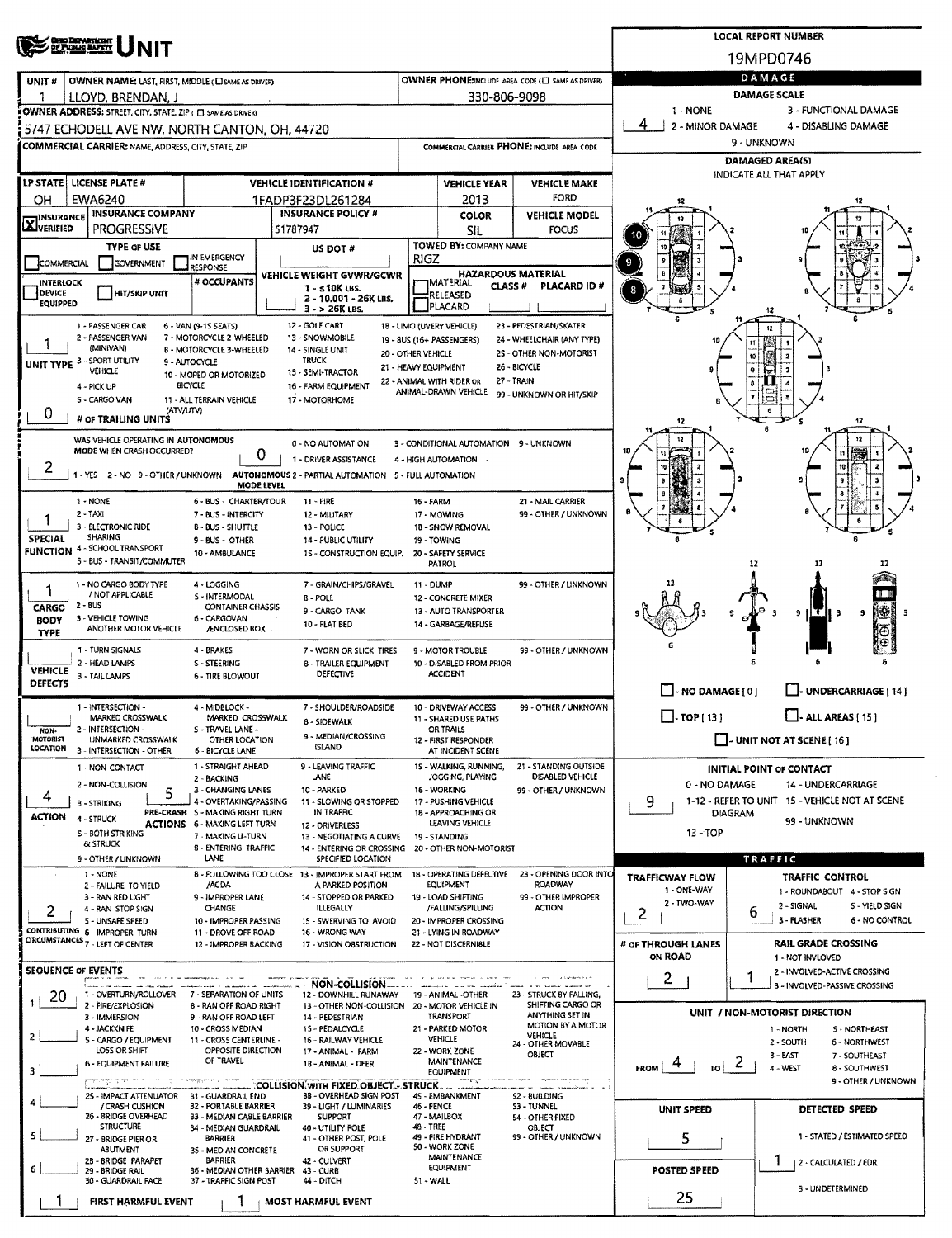|                                   | <b>Chao Department</b><br>Of Public Barrit                                                    |                                                               | <b>LOCAL REPORT NUMBER</b>                                              |                    |                                                         |                                                      |                                                                                    |                                                                  |  |  |  |  |  |
|-----------------------------------|-----------------------------------------------------------------------------------------------|---------------------------------------------------------------|-------------------------------------------------------------------------|--------------------|---------------------------------------------------------|------------------------------------------------------|------------------------------------------------------------------------------------|------------------------------------------------------------------|--|--|--|--|--|
|                                   |                                                                                               |                                                               | 19MPD0746                                                               |                    |                                                         |                                                      |                                                                                    |                                                                  |  |  |  |  |  |
| UNIT #                            | OWNER NAME: LAST, FIRST, MIDDLE (CISAME AS DRIVER)                                            |                                                               | OWNER PHONE:INCLUDE AREA CODE (E) SAME AS DRIVERY                       | DAMAGE             |                                                         |                                                      |                                                                                    |                                                                  |  |  |  |  |  |
| 2                                 | HOMESTEAD EXTERIOR SOLUTIONS.<br>OWNER ADDRESS: STREET, CITY, STATE, ZIP ( C) SAME AS DRIVER) |                                                               |                                                                         | 330-674-1077       | 1 - NONE                                                | DAMAGE SCALE<br>3 - FUNCTIONAL DAMAGE                |                                                                                    |                                                                  |  |  |  |  |  |
|                                   | 7386 TR 319, MILLERSBURG, OH, 44654                                                           |                                                               |                                                                         |                    |                                                         |                                                      | 2<br>2 - MINOR DAMAGE                                                              | 4 - DISABLING DAMAGE                                             |  |  |  |  |  |
|                                   | <b>COMMERCIAL CARRIER: NAME, ADDRESS, CITY, STATE, ZIP</b>                                    |                                                               |                                                                         |                    |                                                         | COMMERCIAL CARRIER PHONE: INCLUDE AREA CODE          |                                                                                    | 9 - UNKNOWN                                                      |  |  |  |  |  |
|                                   |                                                                                               |                                                               |                                                                         |                    |                                                         |                                                      | <b>DAMAGED AREA(S)</b><br>INDICATE ALL THAT APPLY                                  |                                                                  |  |  |  |  |  |
|                                   | LP STATE   LICENSE PLATE #                                                                    |                                                               | <b>VEHICLE IDENTIFICATION #</b>                                         |                    | <b>VEHICLE YEAR</b>                                     | <b>VEHICLE MAKE</b>                                  |                                                                                    |                                                                  |  |  |  |  |  |
| OН<br><b>INSURANCE</b>            | PHS2057<br><b>INSURANCE COMPANY</b>                                                           |                                                               | 3C63R3CLXDG571336<br><b>INSURANCE POLICY #</b>                          |                    | 2013<br><b>COLOR</b>                                    | <b>DODGE</b><br><b>VEHICLE MODEL</b>                 | 12                                                                                 | 12                                                               |  |  |  |  |  |
| <b>X</b> VERIFIED                 | <b>HUMMEL</b>                                                                                 |                                                               | QD1R0903                                                                |                    | RED                                                     | RAM                                                  |                                                                                    |                                                                  |  |  |  |  |  |
|                                   | <b>TYPE OF USE</b>                                                                            | IN EMERGENCY                                                  | US DOT #                                                                |                    | TOWED BY: COMPANY NAME                                  |                                                      |                                                                                    |                                                                  |  |  |  |  |  |
| COMMERCIAL                        | <b>GOVERNMENT</b>                                                                             | <b>RESPONSE</b>                                               | VEHICLE WEIGHT GVWR/GCWR                                                |                    | <b>HAZARDOUS MATERIAL</b>                               |                                                      |                                                                                    |                                                                  |  |  |  |  |  |
| <b>INTERLOCK</b><br>DEVICE        | HIT/SKIP UNIT                                                                                 | # OCCUPANTS                                                   | $1 - 10K$ LBS.<br>2 - 10.001 - 26K LBS.                                 |                    | <b>IMATERIAL</b><br><b>CLASS #</b><br>RELEASED          | PLACARD ID#                                          |                                                                                    |                                                                  |  |  |  |  |  |
| <b>EQUIPPED</b>                   |                                                                                               |                                                               | $3 - 26K$ LBS.                                                          |                    | PLACARD                                                 |                                                      |                                                                                    |                                                                  |  |  |  |  |  |
| 4                                 | 1 - PASSENGER CAR<br>2 - PASSENGER VAN                                                        | 6 - VAN (9-15 SEATS)<br>7 - MOTORCYCLE 2-WHEELED              | 12 - GOLF CART<br>13 - SNOWMOBILE                                       |                    | 1B - LIMO (LIVERY VEHICLE)<br>19 - BUS (16+ PASSENGERS) | 23 - PEDESTRIAN/SKATER<br>24 - WHEELCHAIR (ANY TYPE) |                                                                                    |                                                                  |  |  |  |  |  |
|                                   | (MINIVAN)<br>UNIT TYPE 3 - SPORT UTILITY                                                      | 8 - MOTORCYCLE 3-WHEELED<br>9 - AUTOCYCLE                     | 14 - SINGLE UNIT<br><b>TRUCK</b>                                        | 20 - OTHER VEHICLE |                                                         | 25 - OTHER NON-MOTORIST<br>26 - BICYCLE              |                                                                                    | 10                                                               |  |  |  |  |  |
|                                   | VEHICLE<br>4 - PICK UP                                                                        | 10 - MOPED OR MOTORIZED<br><b>BICYCLE</b>                     | 15 - SEMI-TRACTOR<br>16 - FARM EQUIPMENT                                |                    | 21 - HEAVY EQUIPMENT<br>22 - ANIMAL WITH RIDER OR       | 27 - TRAIN                                           |                                                                                    |                                                                  |  |  |  |  |  |
|                                   | S - CARGO VAN<br>(ATV/UTV)                                                                    | 11 - ALL TERRAIN VEHICLE                                      | 17 - MOTORHOME                                                          |                    | ANIMAL-DRAWN VEHICLE                                    | 99 - UNKNOWN OR HIT/SKIP                             |                                                                                    |                                                                  |  |  |  |  |  |
|                                   | # OF TRAILING UNITS                                                                           |                                                               |                                                                         |                    |                                                         |                                                      | 12                                                                                 | $\theta$<br>12                                                   |  |  |  |  |  |
|                                   | WAS VEHICLE OPERATING IN AUTONOMOUS<br>MODE WHEN CRASH OCCURRED?                              |                                                               | 0 - NO AUTOMATION                                                       |                    | 3 - CONDITIONAL AUTOMATION 9 - UNKNOWN                  |                                                      | 12                                                                                 | 12                                                               |  |  |  |  |  |
| 2                                 |                                                                                               | 0                                                             | 1 - DRIVER ASSISTANCE                                                   |                    | 4 - HIGH AUTOMATION                                     |                                                      |                                                                                    | $^{\dagger}$<br>10                                               |  |  |  |  |  |
|                                   | 1 - YES 2 - NO 9 - OTHER / UNKNOWN                                                            | <b>MODE LEVEL</b>                                             | AUTONOMOUS 2 - PARTIAL AUTOMATION 5 - FULL AUTOMATION                   |                    |                                                         |                                                      | 9                                                                                  | $\pmb{9}$                                                        |  |  |  |  |  |
|                                   | 1 - NONE<br>2 - TAXI                                                                          | 6 - BUS - CHARTER/TOUR<br>7 - BUS - INTERCITY                 | 11 - FIRE<br>12 - MILITARY                                              | 16 FARM            | 17 - MOWING                                             | 21 - MAIL CARRIER<br>99 - OTHER / UNKNOWN            |                                                                                    |                                                                  |  |  |  |  |  |
|                                   | 3 - ELECTRONIC RIDE                                                                           | <b>B-BUS-SHUTTLE</b>                                          | 13 - POLICE                                                             |                    | 18 - SNOW REMOVAL                                       |                                                      |                                                                                    |                                                                  |  |  |  |  |  |
| <b>SPECIAL</b><br><b>FUNCTION</b> | <b>SHARING</b><br>4 - SCHOOL TRANSPORT                                                        | 9 - BUS - OTHER<br>10 - AM8ULANCE                             | 14 - PUBLIC UTILITY<br>15 - CONSTRUCTION EQUIP.                         |                    | 19 - TOWING<br>20 - SAFETY SERVICE                      |                                                      |                                                                                    |                                                                  |  |  |  |  |  |
|                                   | S - BUS - TRANSIT/COMMUTER                                                                    |                                                               |                                                                         |                    | <b>PATROL</b>                                           |                                                      |                                                                                    | 12<br>12<br>12                                                   |  |  |  |  |  |
|                                   | 1 - NO CARGO BODY TYPE<br>/ NOT APPLICABLE                                                    | 4 - LOGGING<br><b>S-INTERMODAL</b>                            | 7 - GRAIN/CHIPS/GRAVEL<br>8 - POLE                                      | 11 - DUMP          | 12 - CONCRETE MIXER                                     | 99 - OTHER / UNKNOWN                                 |                                                                                    |                                                                  |  |  |  |  |  |
| CARGO<br><b>BODY</b>              | $2 - BUS$<br>3 - VEHICLE TOWING                                                               | <b>CONTAINER CHASSIS</b><br>6 - CARGOVAN                      | 9 - CARGO TANK                                                          |                    | 13 - AUTO TRANSPORTER                                   |                                                      |                                                                                    | $ \mathbf{w} $<br>э<br>Е<br>9<br>1 T<br>- 3                      |  |  |  |  |  |
| <b>TYPE</b>                       | ANOTHER MOTOR VEHICLE                                                                         | /ENCLOSED BOX                                                 | 10 - FLAT BED                                                           |                    | 14 - GARBAGE/REFUSE                                     |                                                      |                                                                                    | Θ                                                                |  |  |  |  |  |
|                                   | 1 - TURN SIGNALS<br>2 - HEAD LAMPS                                                            | 4 - BRAKES<br>5 - STEERING                                    | 7 - WORN OR SLICK TIRES<br>8 - TRAILER EQUIPMENT                        |                    | 9 - MOTOR TROUBLE<br>10 - DISABLED FROM PRIOR           | 99 - OTHER / UNKNOWN                                 |                                                                                    |                                                                  |  |  |  |  |  |
| <b>VEHICLE</b><br><b>DEFECTS</b>  | 3 - TAIL LAMPS                                                                                | <b>6 - TIRE BLOWOUT</b>                                       | DEFECTIVE                                                               |                    | <b>ACCIDENT</b>                                         |                                                      |                                                                                    |                                                                  |  |  |  |  |  |
|                                   | 1 - INTERSECTION -                                                                            | 4 - MIDBLOCK -                                                | 7 - SHOULDER/ROADSIDE                                                   |                    | 10 - DRIVEWAY ACCESS                                    | 99 - OTHER / UNKNOWN                                 | $\Box$ - NO DAMAGE [ 0 ]                                                           | U-UNDERCARRIAGE [14]                                             |  |  |  |  |  |
|                                   | MARKED CROSSWALK<br>NON-MOTORIST 2 - INTERSECTION -                                           | MARKED CROSSWALK<br>5 - TRAVEL LANE -                         | 8 - SIDEWALK                                                            |                    | 11 - SHARED USE PATHS<br>OR TRAILS                      |                                                      | $\Box$ -TOP [13]                                                                   | $\Box$ - ALL AREAS [ 15 ]                                        |  |  |  |  |  |
| LOCATION                          | <b>UNMARKED CROSSWALK</b><br>AT IMPACT 3 - INTERSECTION - OTHER                               | OTHER LOCATION<br><b>6 - BICYCLE LANE</b>                     | 9 - MEDIAN/CROSSING<br><b>ISLAND</b>                                    |                    | 12 - FIRST RESPONDER<br>AT INCIDENT SCENE               |                                                      | $\Box$ - UNIT NOT AT SCENE [16]                                                    |                                                                  |  |  |  |  |  |
|                                   | 1 - NON-CONTACT                                                                               | 1 - STRAIGHT AHEAD                                            | 9 - LEAVING TRAFFIC                                                     |                    | 15 - WALKING, RUNNING,                                  | 21 - STANDING OUTSIDE                                |                                                                                    | INITIAL POINT OF CONTACT                                         |  |  |  |  |  |
| 3                                 | 2 - NON-COLLISION                                                                             | 2 - BACKING<br>3 - CHANGING LANES                             | LANE<br>10 - PARKED                                                     |                    | JOGGING, PLAYING<br>16 - WORKING                        | DISABLED VEHICLE<br>99 - OTHER / UNKNOWN             | 0 - NO DAMAGE                                                                      | 14 - UNDERCARRIAGE                                               |  |  |  |  |  |
| <b>ACTION</b>                     | 3 - STRIKING<br>4 - STRUCK                                                                    | 4 - OVERTAKING/PASSING<br>PRE-CRASH 5 - MAKING RIGHT TURN     | 11 - SLOWING OR STOPPED<br>IN TRAFFIC                                   |                    | 17 - PUSHING VEHICLE<br>18 - APPROACHING OR             |                                                      | 12<br><b>DIAGRAM</b>                                                               | 1-12 - REFER TO UNIT 15 - VEHICLE NOT AT SCENE                   |  |  |  |  |  |
|                                   | S - BOTH STRIKING                                                                             | <b>ACTIONS 6 - MAKING LEFT TURN</b><br>7 - MAKING U-TURN      | 12 - DRIVERLESS<br>13 - NEGOTIATING A CURVE                             |                    | LEAVING VEHICLE<br>19 - STANDING                        |                                                      | 13 - TOP                                                                           | 99 - UNKNOWN                                                     |  |  |  |  |  |
|                                   | <b><i>BI STRUCK</i></b><br>9 - OTHER / UNKNOWN                                                | <b>B - ENTERING TRAFFIC</b><br>LANE                           | 14 - ENTERING OR CROSSING<br>SPECIFIED LOCATION                         |                    | 20 - OTHER NON-MOTORIST                                 |                                                      |                                                                                    | TRAFFIC                                                          |  |  |  |  |  |
|                                   | 1 - NONE                                                                                      |                                                               | 8 - FOLLOWING TOO CLOSE 13 - IMPROPER START FROM                        |                    | 18 - OPERATING DEFECTIVE<br>EQUIPMENT                   | 23 - OPENING DOOR INTO<br><b>ROADWAY</b>             | <b>TRAFFICWAY FLOW</b>                                                             | TRAFFIC CONTROL                                                  |  |  |  |  |  |
|                                   | 2 - FAILURE TO YIELD<br>3 - RAN RED LIGHT                                                     | /ACDA<br>9 - IMPROPER LANE                                    | A PARKED POSITION<br>14 - STOPPED OR PARKED                             |                    | 19 - LOAD SHIFTING                                      | 99 - OTHER IMPROPER                                  | 1 - ONE-WAY<br>2 - TWO-WAY                                                         | 1 - ROUNDABOUT 4 - STOP SIGN<br>5 - YIELD SIGN                   |  |  |  |  |  |
| 9                                 | 4 - RAN STOP SIGN<br>5 - UNSAFE SPEED                                                         | CHANGE<br>10 - IMPROPER PASSING                               | <b>ILLEGALLY</b><br>15 - SWERVING TO AVOID                              |                    | /FALUNG/SPILLING<br>20 - IMPROPER CROSSING              | <b>ACTION</b>                                        | 2                                                                                  | 2 - SIGNAL<br>b<br>3 - FLASHER<br><b>6 - NO CONTROL</b>          |  |  |  |  |  |
|                                   | CONTRIBUTING 6 - IMPROPER TURN<br>CIRCUMSTANCES 7 - LEFT OF CENTER                            | 11 - DROVE OFF ROAD<br>12 - IMPROPER BACKING                  | 16 - WRONG WAY<br>17 - VISION OBSTRUCTION                               |                    | 21 - LYING IN ROADWAY<br>22 - NOT DISCERNIBLE           |                                                      | # OF THROUGH LANES                                                                 | <b>RAIL GRADE CROSSING</b>                                       |  |  |  |  |  |
|                                   |                                                                                               |                                                               |                                                                         |                    |                                                         |                                                      | <b>ON ROAD</b>                                                                     | 1 - NOT INVLOVED                                                 |  |  |  |  |  |
|                                   | <b>SEQUENCE OF EVENTS</b><br><u> Latin II</u>                                                 |                                                               | :NON-COLLISION:                                                         |                    |                                                         |                                                      | 2                                                                                  | 2 - INVOLVED-ACTIVE CROSSING<br>3 - INVOLVED-PASSIVE CROSSING    |  |  |  |  |  |
| 20                                | 1 - OVERTURN/ROLLOVER<br>2 - FIRE/EXPLOSION                                                   | 7 - SEPARATION OF UNITS<br>8 - RAN OFF ROAD RIGHT             | 12 - DOWNHILL RUNAWAY<br>13 - OTHER NON-COLLISION 20 - MOTOR VEHICLE IN |                    | 19 - ANIMAL -OTHER                                      | 23 - STRUCK BY FALLING,<br>SHIFTING CARGO OR         |                                                                                    | UNIT / NON-MOTORIST DIRECTION                                    |  |  |  |  |  |
|                                   | 3 - IMMERSION<br>4 - JACKKNIFE                                                                | 9 - RAN OFF ROAD LEFT<br>10 - CROSS MEDIAN                    | 14 - PEDESTRIAN<br>15 - PEDALCYCLE                                      |                    | <b>TRANSPORT</b><br>21 - PARKED MOTOR                   | ANYTHING SET IN<br>MOTION BY A MOTOR                 |                                                                                    | 1 - NORTH<br>5 - NORTHEAST                                       |  |  |  |  |  |
| 2                                 | S - CARGO / EQUIPMENT<br>LOSS OR SHIFT                                                        | 11 - CROSS CENTERLINE -<br>OPPOSITE DIRECTION                 | 16 - RAILWAY VEHICLE<br>17 - ANIMAL - FARM                              |                    | VEHICLE<br>22 - WORK ZONE                               | VEHICLE<br>24 - OTHER MOVABLE<br>OBJECT              |                                                                                    | 2 - SOUTH<br><b>6 - NORTHWEST</b><br>$3 - EAST$<br>7 - SOUTHEAST |  |  |  |  |  |
| з                                 | <b>6 - EQUIPMENT FAILURE</b>                                                                  | OF TRAVEL                                                     | 18 - ANIMAL - DEER                                                      |                    | <b>MAINTENANCE</b><br>EQUIPMENT                         |                                                      | FROM $\begin{array}{ c c c c c }\n\hline\nI & \hline\nI & \hline\nI & \end{array}$ | 4 - WEST<br>8 - SOUTHWEST                                        |  |  |  |  |  |
|                                   | 25 - IMPACT ATTENUATOR 31 - GUARDRAIL END                                                     |                                                               | <b>COLLISION WITH FIXED OBJECT - STRUCK</b><br>38 - OVERHEAD SIGN POST  |                    | 45 - EMBANKMENT                                         | 52 - BUILDING                                        |                                                                                    | 9 - OTHER / UNKNOWN                                              |  |  |  |  |  |
|                                   | / CRASH CUSHION<br>26 - BRIDGE OVERHEAD                                                       | 32 - PORTABLE BARRIER<br>33 - MEDIAN CABLE BARRIER            | 39 - LIGHT / LUMINARIES<br><b>SUPPORT</b>                               | 46 - FENCE         | 47 - MAILBOX                                            | <b>S3 - TUNNEL</b><br>54 - OTHER FIXED               | UNIT SPEED                                                                         | DETECTED SPEED                                                   |  |  |  |  |  |
| 5                                 | <b>STRUCTURE</b><br>27 - BRIDGE PIER OR                                                       | 34 - MEDIAN GUARDRAIL<br>BARRIER                              | 40 - UTILITY POLE<br>41 - OTHER POST, POLE                              |                    |                                                         | OBJECT<br>99 - OTHER / UNKNOWN                       | 25                                                                                 | 1 - STATED / ESTIMATED SPEED                                     |  |  |  |  |  |
|                                   | ABUTMENT<br>28 - BRIDGE PARAPET                                                               | 35 - MEDIAN CONCRETE<br><b>BARRIER</b>                        | OR SUPPORT<br>42 - CULVERT                                              |                    | 49 - FIRE HYDRANT<br>50 - WORK ZONE<br>MAINTENANCE      |                                                      |                                                                                    | T                                                                |  |  |  |  |  |
| 6                                 | 29 - BRIDGE RAIL<br>30 - GUARDRAIL FACE                                                       | 36 - MEDIAN OTHER BARRIER 43 - CURB<br>37 - TRAFFIC SIGN POST | 44 - DITCH                                                              | S1 - WALL          | EQUIPMENT                                               |                                                      | <b>POSTED SPEED</b>                                                                | 2 - CALCULATED / EDR                                             |  |  |  |  |  |
|                                   | FIRST HARMFUL EVENT                                                                           |                                                               | <b>MOST HARMFUL EVENT</b>                                               |                    |                                                         |                                                      | 25                                                                                 | 3 - UNDETERMINED                                                 |  |  |  |  |  |
|                                   |                                                                                               |                                                               |                                                                         |                    |                                                         |                                                      |                                                                                    |                                                                  |  |  |  |  |  |